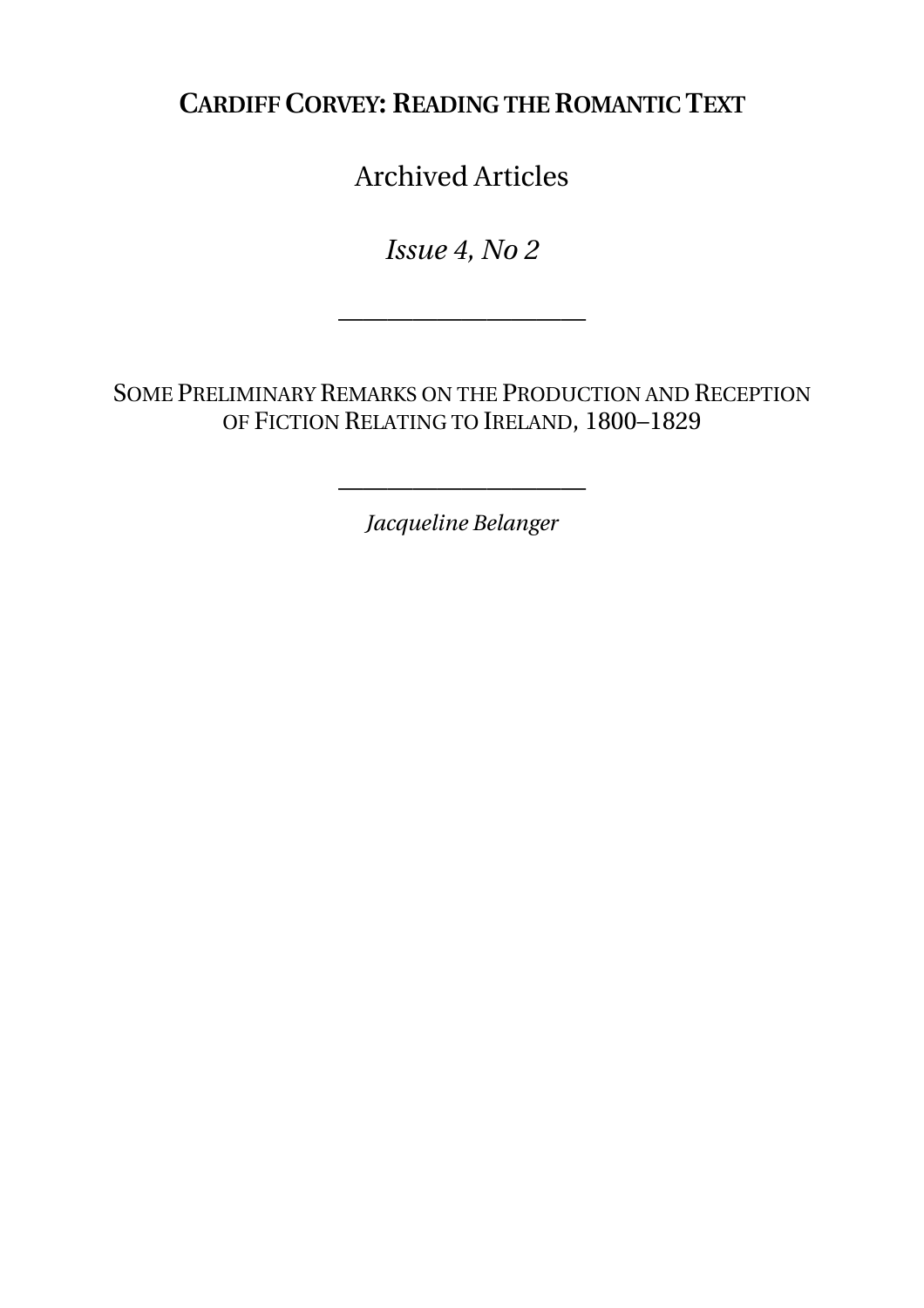IN 1829, just after Catholic Emancipation had been granted, Lady Morgan wrote: 'Among the Multitudinous effects of Catholic emancipation, I do not hesitate to predict a change in the character of Irish authorship'.<sup>1</sup> Morgan was quite right to predict a change in 'Irish authorship' after the eventful date of 1829, not least because, in the first and most obvious instance, one of the foremost subjects to have occupied the attentions of Irish authors in the first three decades of the early nineteenth century— Catholic Emancipation—was no longer such a central issue and attention was to shift instead to issues revolving around parliamentary independence from Britain. However, while important changes did occur after 1829, it could also be argued that the nature of 'Irish authorship'—and in particular authorship of fiction relating to Ireland—was altering rapidly throughout the 1820s. It was not only the case that the number of novels representing Ireland in some form increased over the course of the 1820s, but it also appears that publishing of this type of fiction came to be dominated by male authors, a trend that might be seen to relate both to general shifts in the pattern for fiction of this time and to specific conditions in British expectations of fiction that sought to represent Ireland.

It is in order to assess and explore some of the trends in the production and reception of fiction relating to Ireland during the period 1800–29 that this essay provides a bibliography of those novels with significant Irish aspects. Stephen J. Brown, in his important bibliography *Ireland in Fiction*, provides a list of such titles from the earliest known novel identified by him—*Virtue Rewarded; or the Irish Princess* (1693)—through to the early twentieth century. The second volume, by Brown and Desmond Clarke, covers fiction published from 1918 to 1960 and also adds details for other earlier titles not included in the first volume. $^{2}$  Together these two volumes provide a useful resource for anyone studying Irish fiction written in the English language. However, while comprehensive, Brown's bibliography does not offer an entirely complete list of fictional titles published between the years 1800–29. Based on new information on fiction from this period emerging from bibliographic studies such as *The English Novel 1770–1829*,<sup>3</sup> an update to *Ireland in Fiction* is perhaps justified, in that some new titles can be added to the bibliography provided by Brown and Clarke, and further publication details and author attributions that have only recently been made available can be appended to the information given in Brown volumes one and two. In total, it appears that there are twenty-three titles appearing in the first three decades of the nineteenth century that are not listed in either volume of *Ireland in Fiction*.

It is hoped that in bringing all these titles together in one checklist, a more comprehensive and thorough understanding of fiction relating to Ireland published in the period between the ratification of the Act of Union in 1800 and the granting of Catholic Emancipation in 1829 may be achieved. While it is perhaps a critical commonplace in studies of Irish fiction that after 1800 there were a significant number of novels that sought to represent or 'explain' Ireland to British readers in the wake of the Union, placing such works alongside novels that are not explicitly 'national tales' or 'Irish novels' *per se* can perhaps expand the understanding of the variety of ways in which Ireland appeared in fiction of this period. As a result of examining a wider range of such novels, fictional debates surrounding the Union between Britain and Ireland, issues of religious tolerance, and questions concerning the formation of national identity can be seen not solely in terms of the works of Maria Edgeworth, Sydney Owenson (Lady Morgan), and the Banim brothers, but also in terms of a whole range of novels written by both Anglo-Irish and British authors. This essay seeks not only to trace some of the major trends in the production and reception of fiction relating to Ireland, but also, in offering an overview of the representations of Ireland in Romantic-era novels and tales, to provide a basis for a greater contextualisation of 'Irish novels' in terms of the entirety of a fictional discourse surrounding Ireland that emerges in a number of novels published between 1800 and 1829.

<sup>1.</sup> Lady Morgan, *Book of the Boudoir* (London: Henry Colburn, 1829; 2 vols.), I, vii.

<sup>2.</sup> Stephen J. Brown, *Ireland in Fiction: A Guide to Irish Novels, Tales, Romances and Folk-lore*, vol. 1 (New York: Burt Franklin, 1919) and Stephen J. Brown and Desmond Clarke, *Ireland in Fiction*, vol. 2 (Cork: Royal Carbery Books, 1985).

<sup>3.</sup> Peter Garside, James Raven and Rainer Schöwerling (general eds.), *The English Novel 1770–1829: A Bibliographical Survey of Prose Fiction Published in the British Isles* (Oxford: Oxford University Press, 2000; 2 vols.).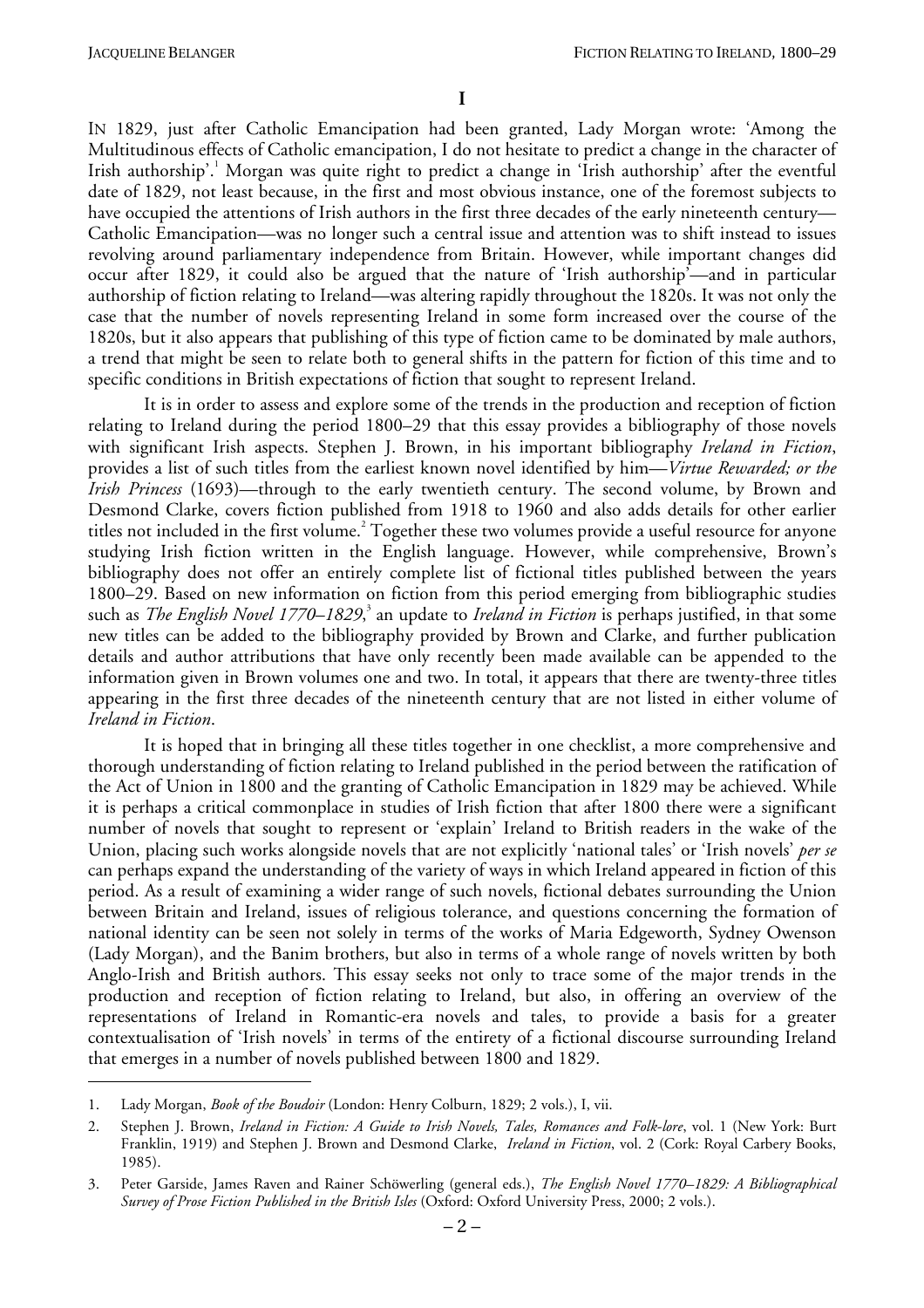There are a number of different types of titles included within the very broad (and admittedly rather awkwardly phrased) category of 'fiction relating to Ireland'. What emerges from even the most cursory glance over the bibliography of these works is the variety of ways in which Ireland appeared in fiction of this time—as setting for an historical or gothic romance (Ann Doherty's *The Knight of the Glen*); in the case of Dublin, as a scene of 'fashionable life' comparable in some ways to London, Edinburgh, or Bath (Charles Sedley's *Winter In Dublin*); as a site that could denote revolutionary potential (Caroline Lamb's *Glenarvon*); or as locus of the 'national tale' (Owenson's *The Wild Irish Girl*). Given the wealth of material, some judgements had to made as to what novels were included in this bibliography, so before analysing some of the patterns that emerge upon an examination of this body of fiction, a brief word is necessary about the criteria used to include titles in the checklist accompanying this essay. In discussing Wales in the fiction of the Romantic period, Andrew Davies defines the scope of what is included under the heading of 'Wales-Related Romantic Fiction' as fiction 'which is, to varying degrees, concerned with or set in Wales'.<sup>4</sup> Brown, in the first volume of *Ireland in Fiction*, states that the scope of his work includes 'all works of fiction ... dealing with Ireland or with the Irish abroad'.<sup>5</sup> Both Davies's and Brown's comments provide useful points of departure for setting the parameters of my own checklist, but a closer analysis of the kinds of titles encompassed by such broad definitions is necessary to an understanding of the full range of titles included in this list.<sup>6</sup>

The first group of novels included for analysis here are those works—perhaps the most wellknown of all the novels in this bibliography—that make some claim to be Irish 'national tales', such as Owenson's *The Wild Irish Girl*. Katie Trumpener sees the 'thick evocation of place' as one of the defining characteristics of the 'national tale' as a genre, and in the case of Ireland, such works often seek to represent various aspects of Ireland in order to 'address questions of cultural distinctiveness, national policy, and political separatism'.<sup>7</sup> In many cases written with a British audience in mind, these tales and novels often tend to be characterised by what Marilyn Butler has called (in speaking of Maria Edgeworth's *Castle Rackrent*) 'serious sociological observations' about the speech, customs, and history of various strata in Irish and Anglo-Irish society.<sup>8</sup>

Perhaps in contrast to the national tale's 'thick evocation of place' are those works that have their geographical setting in Ireland but that may not offer much commentary on Irish politics, society or culture. An example of this type of novel is Ann Doherty's *Knight of the Glen*, an historical romance set in Ireland, which employs details such as bards and harps to provide a sheen of authenticity. Ireland in this novel is used in much the same ways that both Scotland and Wales were also used in fiction at this time, as a setting that reflected the interest in all that was seen to be remote from contemporary England. In including a work such as *The Knight of the Glen*, one must be wary of what W. J. McCormack has called 'some of the crudities embedded in notions of geographical setting'. <sup>9</sup> In making this comment, McCormack is arguing that the study of what constitutes 'Irish literature' should not be bounded solely by considerations of setting (thus his call to examine Edgeworth's Irish tales alongside

<sup>4.</sup> A. J. Davies, '"The Gothic Novel in Wales" Revisited: A Preliminary Survey of the Wales-Related Romantic Fiction at Cardiff University', *Cardiff Corvey: Reading the Romantic Text* 2 (June 1998). Online: Internet (27 Mar 2000): <http://www.cf.ac.uk/encap/corvey/articles/cc02\_n01.html>.

<sup>5.</sup> Brown, *Ireland in Fiction*, p. x.

<sup>6.</sup> It should be noted that I have confined myself to titles in the English language. This is not only because of my own lack of knowledge of the Irish language, but also because my own interest lies in those works produced for an Englishspeaking audience, particularly for a British audience. It is also for this reason that this essay confines itself largely to a discussion of the British reception of these fictional works. There is not the scope here to discuss the reception of these works in Ireland, although that is a necessary part of understanding the entire reception history of these novels and tales. Also, a survey of Ireland-related fiction in the eighteenth-century is outside the scope of this essay, but again would be valuable in assessing larger shifts in the production and reception of such fiction over the course of the eighteenth and early nineteenth centuries.

<sup>7.</sup> Katie Trumpener, *Bardic Nationalism: The Romantic Novel and the British Empire* (New Jersey: Princeton University Press, 1997), pp. 131 and 132.

<sup>8.</sup> Marilyn Butler, *Maria Edgeworth: A Literary Biography* (Oxford: Clarendon Press, 1972), p. 356.

<sup>9.</sup> W. J. McCormack, *From Burke to Beckett; Ascendancy, Tradition and Betrayal in Literary History* (Cork: Cork University Press, 1994), p. 95.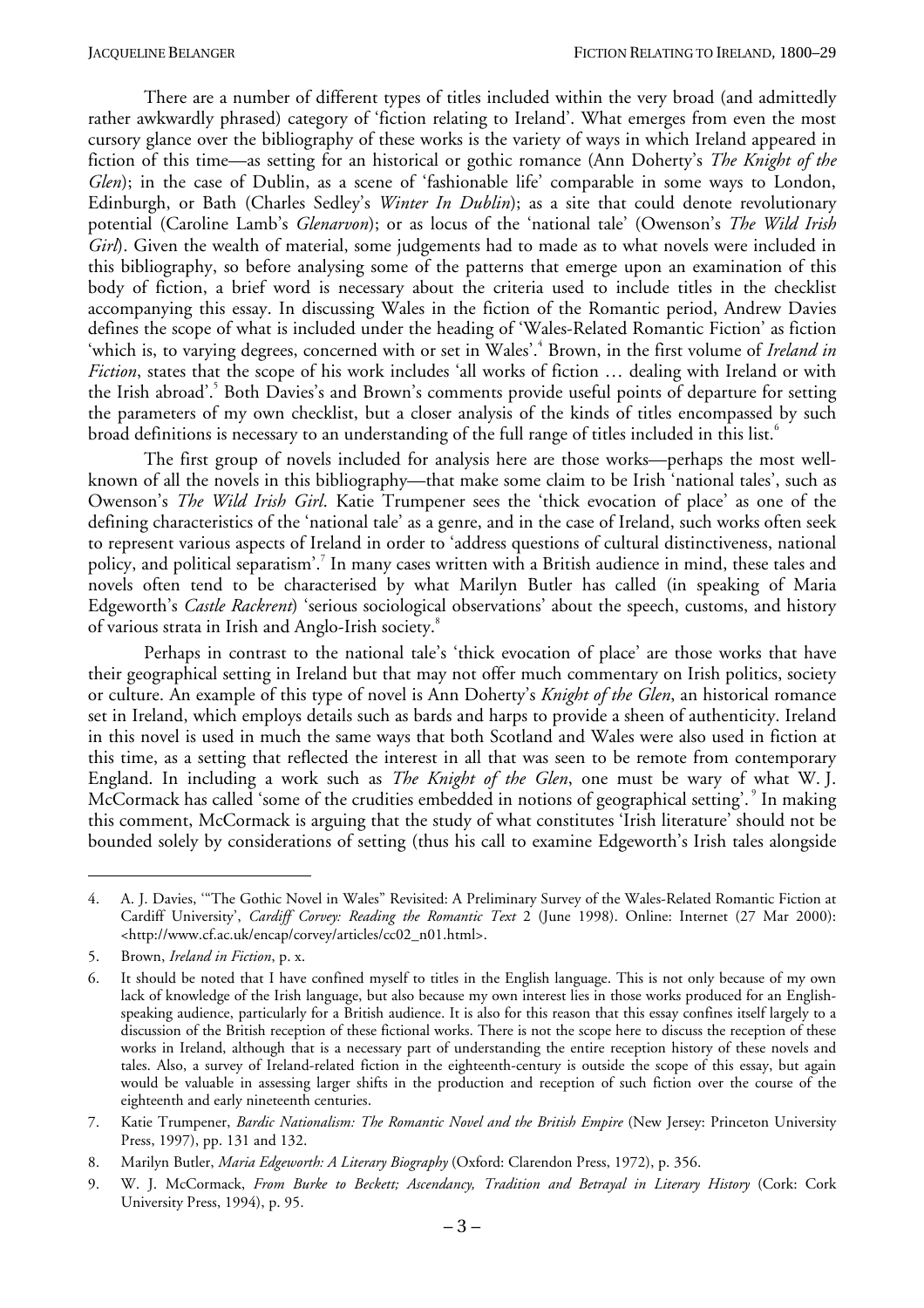$\overline{a}$ 

works set elsewhere, such as *Belinda* and *Patronage*). However, an attention to 'setting' can in fact provide another way of broadening the study of what constitutes an 'Irish novel' and of the function of Ireland in fiction of this time.

It is the particular question of what made Ireland available to be used in certain ways in the first place that is most intriguing and that perhaps can best lend itself to a deeper understanding of *why* Ireland might have been chosen as a particular setting and of how Ireland was viewed by British readers at this time. What did it mean, for example, to evoke an Irish setting or to portray an Irish character, and what sort of associations would have been raised in the minds of a British readership upon encountering such scenes or characters? While a full exploration of all these questions is not the focus of this particular investigation, it is in order to open up some of these questions that this bibliography is provided and some preliminary analysis of the production and reception of this fiction is attempted here.

In the first instance, it is perhaps the pervasiveness of 'Irish issues' in British politics of this time, as well as the fact that Ireland became something of a 'fashionable' topic for fiction after the success of *The Wild Irish Girl* (which will be discussed in more detail later), that in many cases prompted novelists to add an Irish dimension to their works. A number of titles in the checklist offered here do address political, social and religious issues (although they do not explicitly announce themselves as 'national tales'), but even in the most cursory treatments of Irish subjects, themes, or characters in fiction of this period, authors often felt the need to engage in some way with questions such as relations between the 'sister kingdoms' or issues of religious tolerance. It seems that in many cases one could not write a novel that was connected with Ireland without in some way acknowledging the specific issues raised by that choice of setting, even if it was in the most crude and general way.

Anna Maria Mackenzie's *The Irish Guardian* (1809), for example, is set largely in Portugal and England and has only one central Irish character (the feckless and blundering 'Irish Guardian' of the original title). However, the final lines of the novel—spoken by this Irish character who miraculously loses the thick brogue that has characterised his speech throughout the novel—are interesting for what they indicate about an awareness of the specificity of the subject material: 'the time is not far distant, when Albion and Hibernia shall know no difference of opinion, but strongly—firmly—and invariably unite in the great—the just—the glorious cause—of KING AND COUNTRY!<sup>10</sup> In a work that, at first glance, might not be included in a bibliography of 'Ireland-related fiction' on the grounds of both 'setting' and 'concern', this final remark raises the question of why there was the need to place such a comment in the mouth of this Irish character (who suddenly speaks 'standard' English). Even if this remark is just a political commonplace, that the insertion of a commonplace in such a work was at all necessary might be indicative of the political climate of the day (a climate that demanded an insistence on loyalty to 'King and Country'), or of an author attempting to exploit the patriotic fervour of some sections of a British audience.

If the case of *The Irish Guardian* highlights some of the questions involved in determining readers' expectations of fiction relating to Ireland during this time, novels such as Caroline Lamb's *Glenarvon* raise issues of how to treat fiction in which particular aspects of or events in Ireland are used either as a 'backdrop' or to signal concern with other issues not necessarily specific to Ireland. Nicola Watson observes that Ireland provided a strategic site for Romantic authors wishing to engage in debates surrounding sensibility and revolution, and she points to the unique place occupied by Ireland in fiction of this period:

Ireland could be imagined, paradoxically, as a locus at once of foreign and domestic revolution—a perception which informs many anti-Jacobin novels, whose villains, generally French, are gleefully prone to involvement with the Irish disturbances. … The novelist's Ireland thus became a privileged site … for the residual revolutionary romance of sensibility … a region

<sup>10.</sup> Quoted from Anna Maria Mackenzie, *Almeria D'Aviero; or, the Errors of Eccentricity* (1809; London: Printed for Longman, Hurst, Rees, and Orme, 1811; 3 vols.), III, 279, a reissue of *The Irish Guardian*.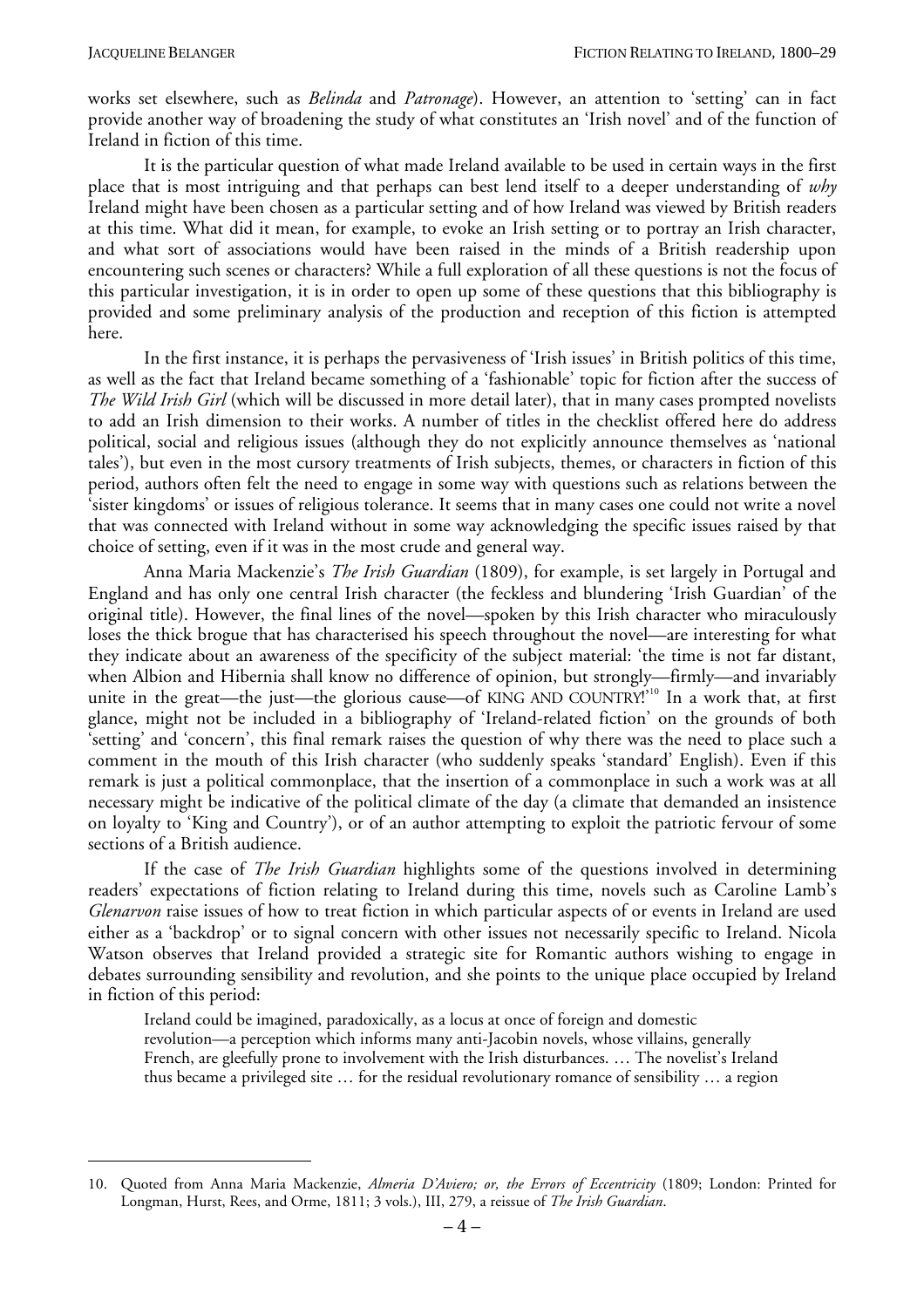$\overline{a}$ 

into which the struggle between Jacobin and anti-Jacobin narratives migrated rapidly and  $comfortably.<sup>11</sup>$ 

Ireland—and in particular the United Irishmen rising of 1798—can thus be co-opted and enlisted in the struggle between competing ideologies and political allegiances and to signal revolutionary energy. Watson mentions both Charles Lucas's *The Infernal Quixote* (1801) and Eaton Stannard Barrett's *The Heroine; or the Adventures of Cherubina* (1813) as examples of novels that include characters whose 'rabble-rousing in Ireland' and support for the 1798 Rebellion and Catholic emancipation mark them out as potential threats to British society.<sup>12</sup>

Although Lady Caroline Lamb's *Glenarvon* (1816) is set almost entirely in Ireland during the rebellion of 1798, a number of critics have questioned whether Ireland in this case is merely a 'backdrop' to the central narrative of the seduction of the heroine Calantha by Glenarvon.<sup>13</sup> However, the novel does involve Glenarvon in the rebellion of 1798 (firstly as a rebel leader, and later, when he changes allegiances and fights on the side of the government), and does attempt to detail some of the political and social unrest occurring during the late 1790s in Ireland. As Malcolm Kelsall convincingly argues, *Glenarvon* can in fact be productively read in terms of the tensions and contradictions within Whig policies and attitudes towards Ireland, thus perhaps indicating that the novel is far more actively involved with issues relating to Ireland than many critics would allow.<sup>14</sup> I would argue against reducing the representation of Ireland in novels such as *Glenarvon* to a place of secondary importance in part because events such as the 1798 uprising held for British readers a whole set of highly evocative associations not only related to the French Revolution and war and upheaval abroad, but also related to particular issues of domestic disturbance—as Watson argues, of a perhaps uniquely Irish threat seen as both 'foreign and domestic'. Therefore, novels such *Glenarvon*, *The Heroine*, and *The Infernal Quixote*, in which Ireland may not occupy a particularly prominent place in the narrative or for which the importance of whose 'Irish dimension' is contested, have been included here.

It has perhaps become obvious by now that, generally speaking, I have tried to err on the side of inclusiveness, including both 'national tales' and those novels that take Ireland as their setting or have prominent Irish characters but which do not (on the surface) seem to directly engage in any serious or significant way with Ireland as either a specific locale or as a unique political, cultural or social entity (such as *The Knight of the Glen*). Also included are those works that represent particular events such as the 1798 Rising for which an argument might be made that they reveal certain meanings attached to Ireland at this particular time. I make no claims that this bibliography is exhaustive, or that some of the decisions I have made could not be easily challenged—it stands largely as a preliminary exercise offered to stimulate debate, to open up questions about Ireland in fiction of the romantic period, and to perhaps provide leads for other, more specific studies of this fiction (such as the representation of 1798, for example). It is hoped that including such a range of works will lead to a more complete understanding of the variety of meanings Ireland held for readers of fiction published during the first thirty years of the nineteenth century.

<sup>11.</sup> Nicola J. Watson, *Revolution and the Form of the British Novel, 1790–1825: Intercepted Letters, Interrupted Seductions* (Oxford: Clarendon Press, 1994), p. 112.

<sup>12.</sup> Ibid., p. 112. Issues of influence and intertextuality have also helped to determine the novels I have included in the bibliography; in the case of *The Heroine*, for example, Watson discusses the fact that Barrett is engaging with, and perhaps offering a politically conservative re-writing of, novels such as *The Wild Irish Girl*. For issues of influence, see also the *Monthly Review* of *Alinda* discussed later in this essay.

<sup>13.</sup> Trumpener states, for example, 'Foregrounding her own seduction and desertion (against a background of harp music and sublime Irish landscape), Lamb reduces the 1798 uprising to mere background action, come and gone in the space between chapters' (*Bardic Nationalism*, p. 333, note 61).

<sup>14.</sup> Malcolm Kelsall, 'The Byronic Hero and Revolution in Ireland: The Politics of *Glenarvon*', *The Byron Journal* 9 (1981), 4–19.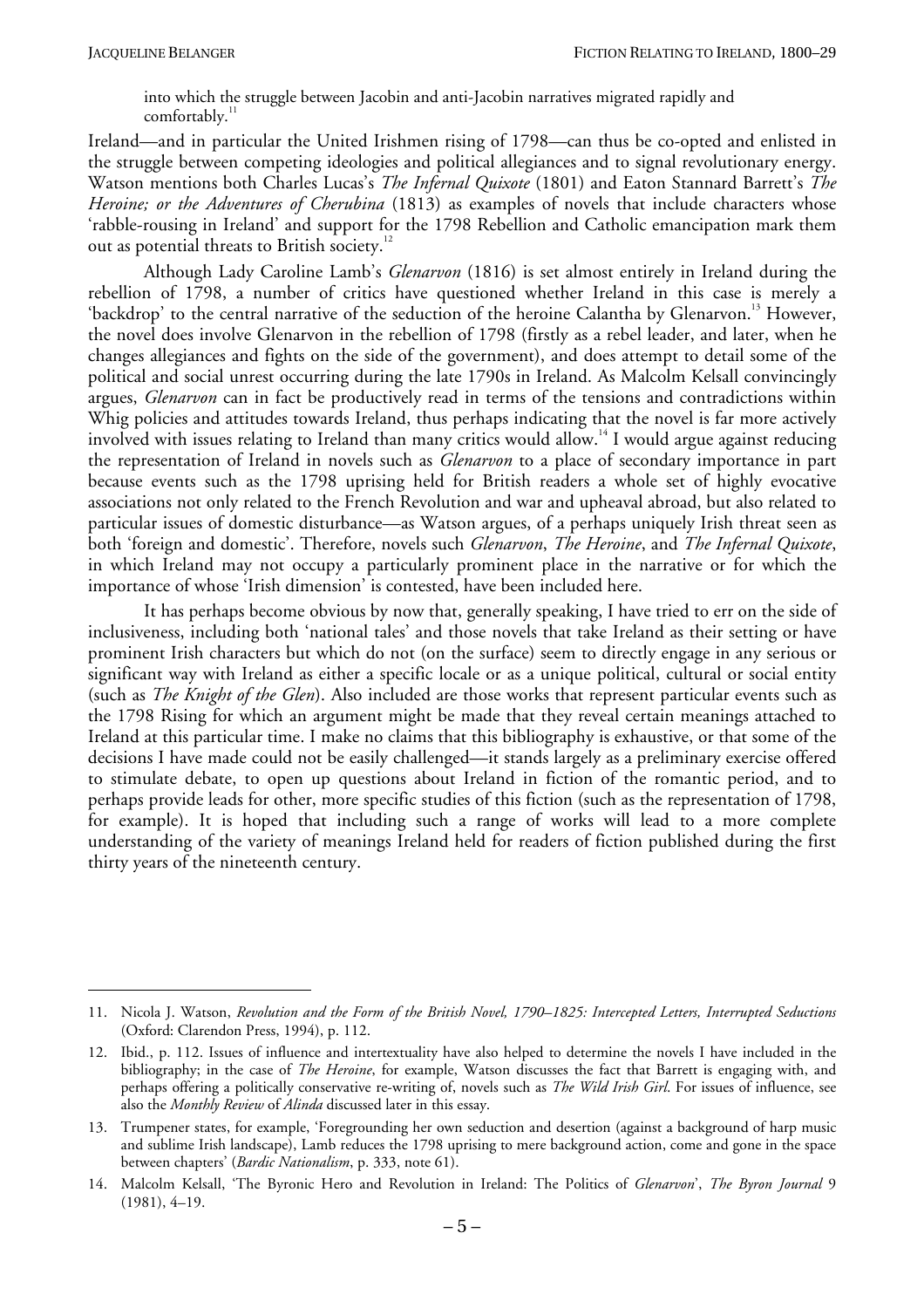$\overline{a}$ 

#### PATTERNS OF PRODUCTION AND RECEPTION

1829 saw the publication of the highest number of novels relating to Ireland, with ten identified for this year, while the 1820s in general were the most productive decade for the novel concerned with Ireland, with fifty-two novels appearing between 1820 and 1829, as compared with nineteen for the period 1800–9 and forty-three for 1810–19. High points in the production of this fiction were 1808 and 1810, with seven new novels appearing in each of these years, 1825 with eight, and 1818 with nine. Broadly speaking, the figures for novels representing Ireland do correlate with those for the overall production of fiction for the Romantic period, as the high points for the Romantic novel generally occurred in 1808 and in the early 1820s, falling after around 1824.15 Fig. 1 shows the total number of novel relating to Ireland, reflecting the fact that 1818 and 1829 were particular high points for the publication of such titles. Fig 2. shows the production of novels relating to Ireland as a percentage of the total output of fiction during this time, and reveals that, for 1818, novels representing Ireland accounted for over  $14\%$  of the total number of novels published that year.<sup>16</sup>



FIG 1. OUTPUT OF IRELAND-RELATED TITLES, 1800–1829

As Peter Garside has noted, it is really only with the publication in 1806 of Sydney Owenson's *The Wild Irish Girl*, that the novel representing Ireland became popular: 'it was undoubtedly Lady Morgan's example that encouraged a flood of Irish and other 'national' tales between 1806 and 1810'.<sup>17</sup> Up to 1808, only seven titles had appeared that were concerned with Ireland, compared with a total of twelve for the combined years of 1808 and 1809, perhaps indicating that Maria Edgeworth's *Castle Rackrent* did not necessary spawn a plethora of imitators, and also calling into question the notion that the 1801 Union itself prompted authors to attempt fictional representations of Ireland in order to 'explain' Ireland to their 'sister kingdom'. While this post-1806 rise in the number of novels claiming to

<sup>15.</sup> See Garside, introduction to vol. 2 of *The English Novel 1770-1829* (esp. pp. 38-49) for a full discussion and analysis of fictional output in the years 1800–29.

<sup>16.</sup> While this does reflect the fact that 1818 was a high point for fiction relating to Ireland, it is also possible that there were, overall, fewer novels published for this year, thus making the percentage look higher for 1818 than for 1829, which was the year which saw the publication of the highest number of novels with some Irish dimension.

<sup>17.</sup> Peter Garside, 'Popular Fiction and National Tale: The Hidden Origins of Scott's *Waverley*", *Nineteenth-Century Literature* 46: 1 (1991), 51.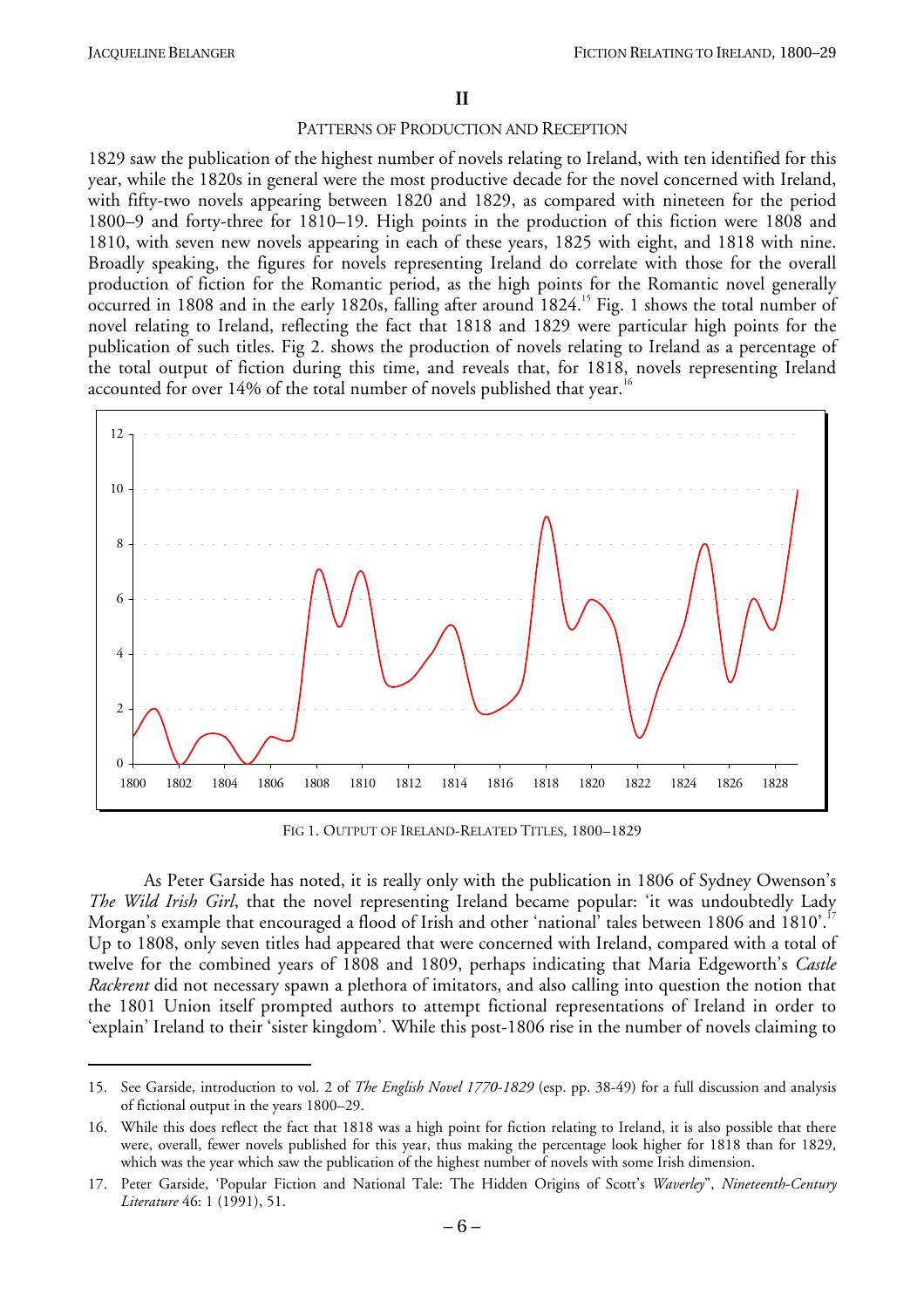be 'national' tales of Ireland or representing Ireland in some form might be attributed to the success of *The Wild Irish Girl*, it should also be seen in the context of a general rise in the production of novels occurring at this time. As Garside notes, a significant increase in fictional output occurred in the years 1808–9, partly as a result of a growth in the market both for the sort of 'scandal fiction' and 'royal' titles prompted by events such as the scandal surrounding the separation of the Prince and Princess of Wales, and for fictions that detailed fashionable life.<sup>18</sup> Cases such as Sedley's *Winter in Dublin*, which combines descriptions of Ireland and Irish life with such descriptions of the fashionable life, indicate the need to place the increase in Ireland-related fiction in terms of more general changes in fictional output.



FIG 2. OUTPUT OF IRELAND-RELATED VS TOTAL TITLES, 1800–1829

Unlike the general pattern for Romantic-era fiction, output of fiction relating to Ireland in the 1810s is higher than in the 1800s, in part due to the success not only of *The Wild Irish Girl*, but also of *Ennui* in 1809 and *The Absentee* in 1812; the appearance of *Waverley* in 1814 also is likely to have prompted many authors to publish 'regional' novels. While certainly *The Wild Irish Girl* did encourage a number of imitators, most reviewers after 1809 cite Edgeworth as the prime source of influence for subsequent representations of Ireland, perhaps because Edgeworth's emphasis on rationality and utility suited British reviewers far more than Morgan's potentially subversive romantic nationalism. In the case, for example, of *Alinda, or the Child of Mystery* by Amelia Beauclerc, a novel that is partially set in Ireland, the reviewer in the *Monthly Review* remarks that the novel contains 'a tolerable representation of a poor Irish domestic, which character is much in vogue with the novel writer, perhaps from ample materials for its delineation which have been furnished by Miss Edgeworth'.<sup>19</sup>

Although the appearance of the Irish tales of Maria Edgeworth and the Scottish historical novels of Walter Scott in the 1810s seemed to prompt a rise in the number of novels representing Irish scenes or characters, the real high point for this type of novel occurs in the late 1820s, which represents a slightly different pattern than that for overall fictional output, which, as mentioned earlier, peaked around 1824. In part, this increase may be attributed to the attention given to Irish issues in Britain (in parliamentary reports, newspapers, and literary reviews and magazines, for example) as a result of the growing political agitation for Catholic Emancipation and the rising incidence of agrarian violence in Ireland throughout the 1820s. If Ireland did indeed occupy a prominent place in British public affairs, especially during the later half of the 1820s, then the rise of the number of novels representing Ireland

<sup>18.</sup> Garside, *The English Novel 1770–1829*, II, 42.

<sup>19.</sup> Review of *Alinda, or the Child of Mystery*, *Monthly Review* 72 (Nov 1813), 327.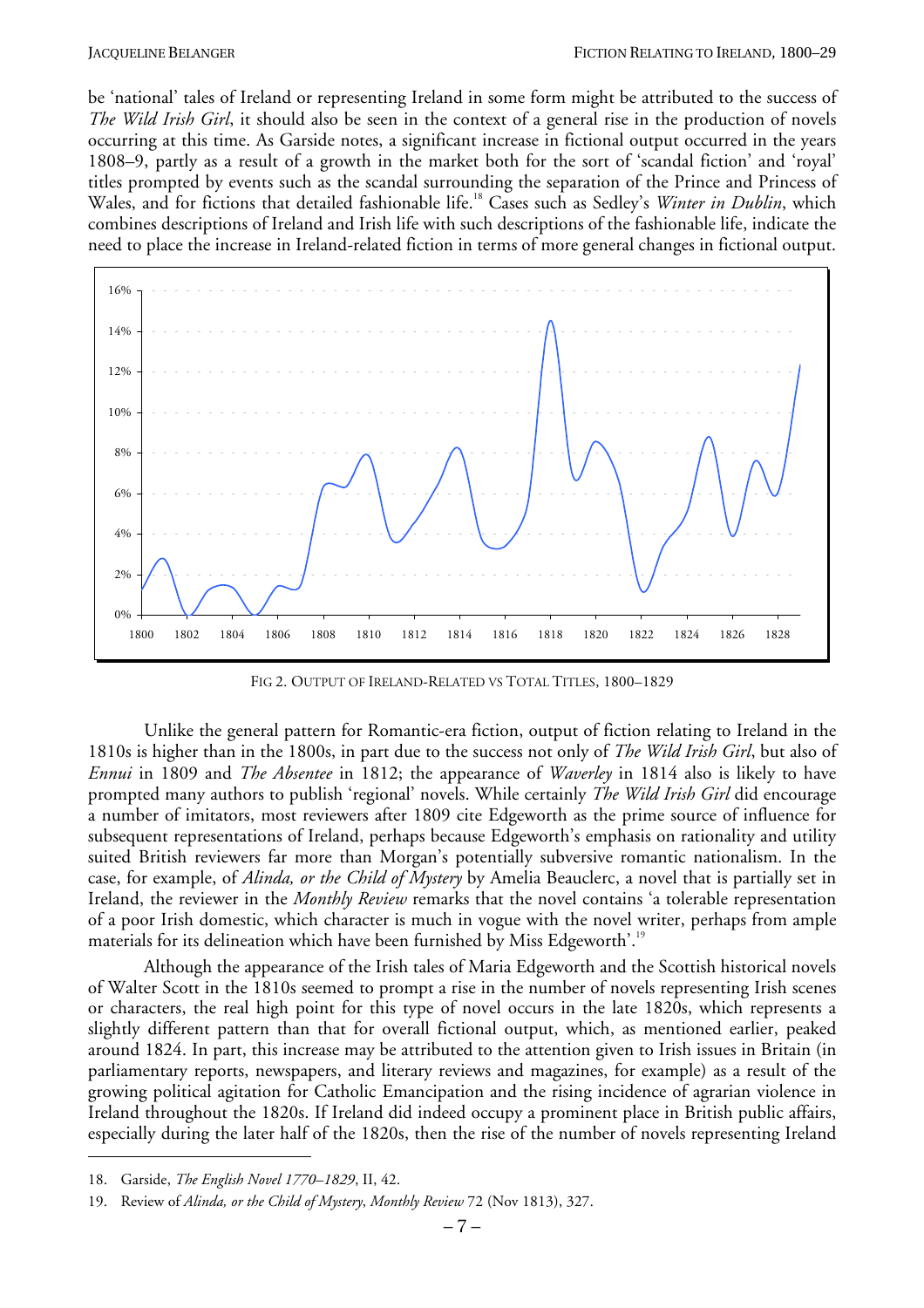can perhaps be seen as part of this overall interest in Ireland and as filling a particular and important niche in the British market for fiction.

That the mid- to late 1820s is indeed a productive time for the novel relating to Ireland is borne out by numerous comments in British reviews of the time. A notice of the novel *Hearts of Steel* in the *Literary Gazette* states:

We really do not know whether we can reconcile it to our consciences to praise even a good book, so numerous and so evil are its consequences: one successful work, like one sterling guinea, occasions such a host of counterfeits. Two successful novels have lately appeared on Irish subjects, and the consequence is, we are overwhelmed with paddies and potatoes; and the present publication is one of the many.<sup>20</sup>

A reviewer in the *Edinburgh Review* echoes this comment in stating that 'at present Ireland bids fair to be the great mart of fiction. … We may expect a sufficiently abundant product from that quarter. Indeed, there has been, as yet, but little time lost in the manufacture; as, within the last year, there have appeared about a dozen Irish novels, and we observe with some slight degree of alarm, that a still further supply has been announced'.<sup>21</sup> Novels relating to Ireland are often not reviewed individually during this time, but as a group, indicating not only that they are perhaps being produced faster than reviewers can keep up, but also that a body of fiction defined specifically as 'Irish' is being built up and recognised by literary reviewers as a distinct category of fiction. What is clear from these comments, however, is that fictional titles relating to Ireland were perceived as appearing at such a rate that only the language of economics and the market would suffice to describe the phenomenon.

On the issue of gender and authorship, the pattern for fictional titles relating to Ireland follows that of the larger pattern for British Romantic fiction, with the 1820s seeing a shift towards male authorship. The general pattern for fiction reveals that the 1810s were dominated by women authors, as were the 1800s to a lesser degree, while for fiction relating to Ireland, women authors predominated during the 1800s but the 1810s were largely balanced between male and female authorship. This shift towards male domination of the fiction market has undoubtedly, as Ina Ferris has noted, much to do with Scott's emergence on the scene and his role in turning a genre that had hitherto largely been associated with women writers and women readers into one that was considered more 'serious' and thus a legitimate field for male authors.<sup>22</sup> While certainly the case for fiction relating to Ireland should be seen in terms of this overall shift, reviews of these novels in a number of British periodicals of this time also give other interesting clues that the case of Ireland might have particular factors that make male authorship significant and important.

As early as the 1820s, British reviewers were beginning to reassess the contributions of Morgan and Edgeworth—the two women authors who dominated Irish fiction during the first two decades of the nineteenth century—both to Anglo-Irish fiction and to the understanding of Ireland in Britain. Edgeworth and Morgan remained central to critical debates surrounding Ireland, gender, and the novel for several years to come, but increasingly their works were used as points of comparison to illustrate how subsequent representations of Ireland had improved upon the earlier depictions offered by these two authors. Reviewers were coming to find Edgeworth's and Morgan's representations of Ireland unsatisfactory and were increasingly comparing the works of these two Anglo-Irish women authors to the fiction of authors such as John Banim and his brother Michael—the Catholic sons of a shopkeeper—whose novels detailed rural peasant and middle-class Catholic life in Ireland. For British reviewers, the work of the Banims provides Ireland with its own version of Walter Scott, and nearly every review of the Banims in fact feels the need to mention Scott.

British reviews from the 1820s onward reflect a significant shift in the tastes of the British reading public regarding Anglo-Irish fiction. That Emancipation, the state of rural Ireland, and Irish agrarian violence had often been at the centre of British news and politics throughout the 1820s meant

<sup>20.</sup> *Literary Gazette* 456 (Saturday, 15 Oct 1825), 666.

<sup>21.</sup> *Edinburgh Review* 43 (Feb 1826), 359–60.

<sup>22.</sup> See Ina Ferris, *The Achievement of Literary Authority: Gender, History and the Waverly Novels* (Ithaca, NY and London: Cornell University Press, 1991).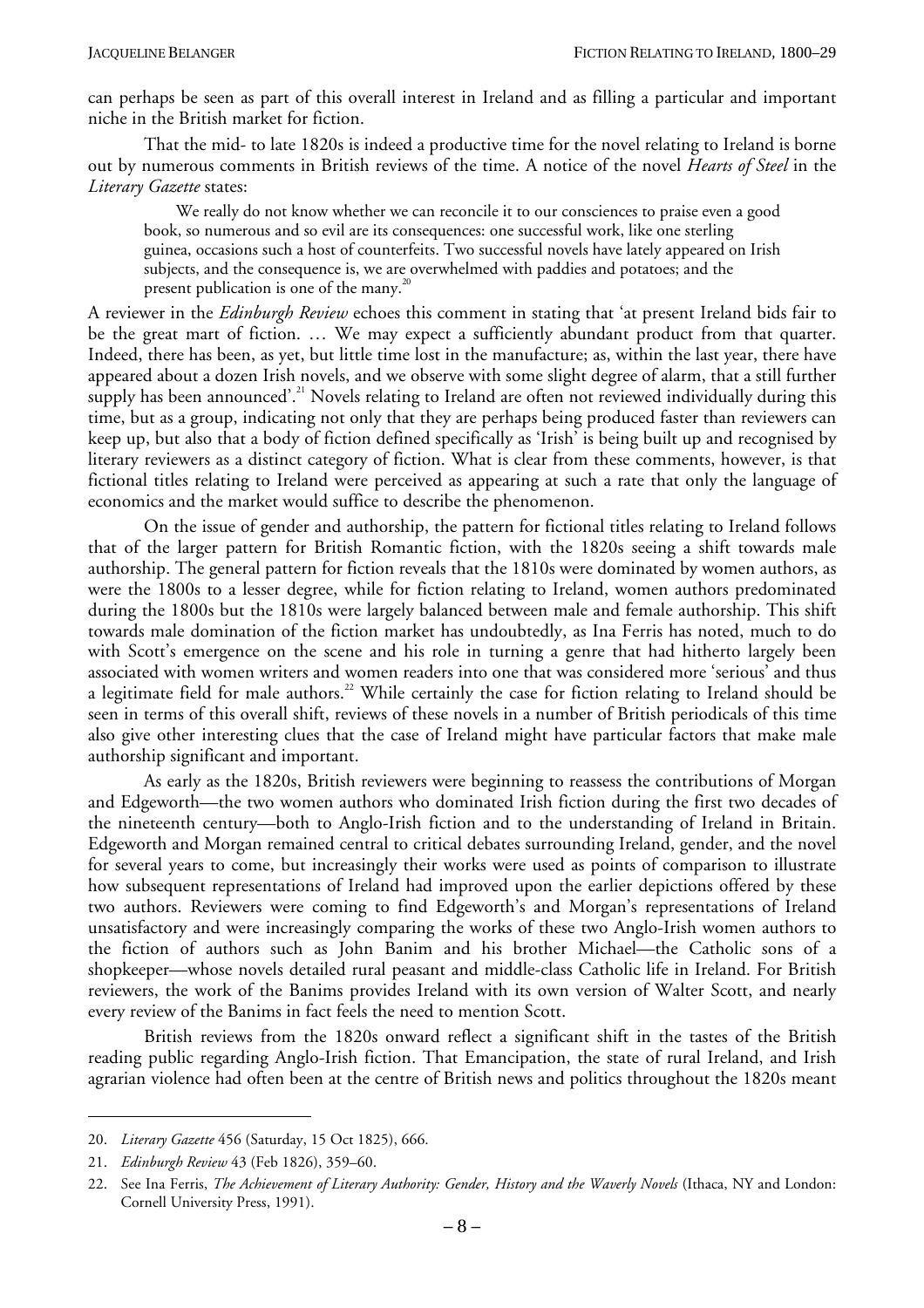that there was a growing interest in the subject of these debates—the Catholic population of Ireland.<sup>23</sup> The British public had frequently seen Ireland as a place foreign and 'other', but during the 1820s and 1830s British reviewers began to characterise Ireland explicitly as a place of violent and passionate extremes. British reviews of Anglo-Irish fiction during this time consistently point to 'the anomalous nature of Irish national experience', which the *Westminster Review* believed was defined by 'a constantly revolving cycle of anarchy, injustice, and misrule<sup>'24</sup> In these reviews, the extremes that are seen to epitomise Irish life not only render Ireland fit to be represented in 'romance', but also make it a place of 'romance' itself; a reviewer in the *New Monthly Magazine* states that 'In Ireland … common life is almost itself a romance, requiring ... no heightenings of passion, fortitude, or crime'.<sup>25</sup> Ireland's social and political turmoil is in particular seen by British reviewers as the very source for powerful 'romance' narratives: 'The same causes, however, that have embittered and degraded the history of Ireland … have brought the character of its people, both moral and social, to a state which is eminently favourable to the more humble inspirations of the novelist'.<sup>26</sup>

This Ireland is represented in the reviews as a society that, in its backwardness and turbulent history, is everything British society is not. According to the critic in the *Westminster,* the novelist depicting Ireland 'has the melancholy privilege of drawing from the life, those passages of violent and terrible interest which the inhabitant of a less disturbed land must seek for in the records of history'.<sup>27</sup> The 'real' Ireland in these formulations is now located almost entirely in terms of the Catholic peasantry, a population whose excessive passion and violence are seen to be almost untempered by the civilising influences of British and Anglo-Irish society. In a sense, the demands of the British public for the fiction of authors such as Banim actually followed a developing line in Irish nationalist thought that equated the 'true' Ireland with a Catholic one, although, for British readers, this interest had as much to do with the fact that this aspect of Ireland was seen as 'wild' and 'exotic' as it did with any recognition of political realities in Ireland.

Given this view of Ireland, it is not difficult to see why Edgeworth and Morgan were perceived by British reviewers as less capable of representing the 'realities' of this Ireland than an author such as John Banim. For these reviewers, the ability of Banim—and of other male 'native' Irish writers such as William Carleton and Gerald Griffin—to represent Ireland accurately is located both in gender terms and in terms of their status as 'insiders' in the society they depict. If what now characterised Ireland was violence, passion, and the Catholic peasantry, then Protestant, upper-class Anglo-Irish women writers were perhaps seen as unable to represent this Ireland convincingly not only because they did not have the same access as their Catholic counterparts to this Ireland, but also because to depict such violence and passion would have violated the bounds of 'feminine propriety'. According to one reviewer, in fact, Edgeworth is far too 'lady-like'<sup>28</sup> to have access to this 'real' Ireland. While Edgeworth had always been viewed more favourably than Morgan in the British reviews for her encouragement of 'industry' and practical improvements for Irish society, the restraint of Edgeworth's 'cold' didacticism and her unflagging emphasis on 'utility' certainly seemed for British reviewers somehow inappropriate to the 'wildness' of Ireland. In an Ireland seen by the *Edinburgh Review* as the 'local habitation' of romance, for example, 'utility and order are the last ingredients' suitable for representing Irish life.<sup>29</sup> Even Morgan's version of a wild and romantic Ireland was still too tame for many reviewers in its concentration on the drawing rooms of fashionable and aristocratic Ireland.

24. *Westminster Review* 10 (Apr 1829), 349.

27. *Westminster Review* 9 (Apr 1828), 423.

<sup>23.</sup> Thomas Flanagan comments that what emerged for the British public from the 1825 Parliamentary select committee inquiring into the 'state of Ireland' was 'a bewildering picture of an island where law and order in the English sense could hardly be said to have existed'. Thomas Flanagan, *The Irish Novelists, 1800–1850* (New York and London: Columbia University Press, 1959), p. 172.

<sup>25.</sup> *New Monthly Magazine* 19 (Jan 1827), 21.

<sup>26.</sup> *Edinburgh Review* 43 (Feb 1826), 358.

<sup>28.</sup>Ibid., 423.

<sup>29.</sup> *Edinburgh Review* 43 (Feb 1826), 357 and 359.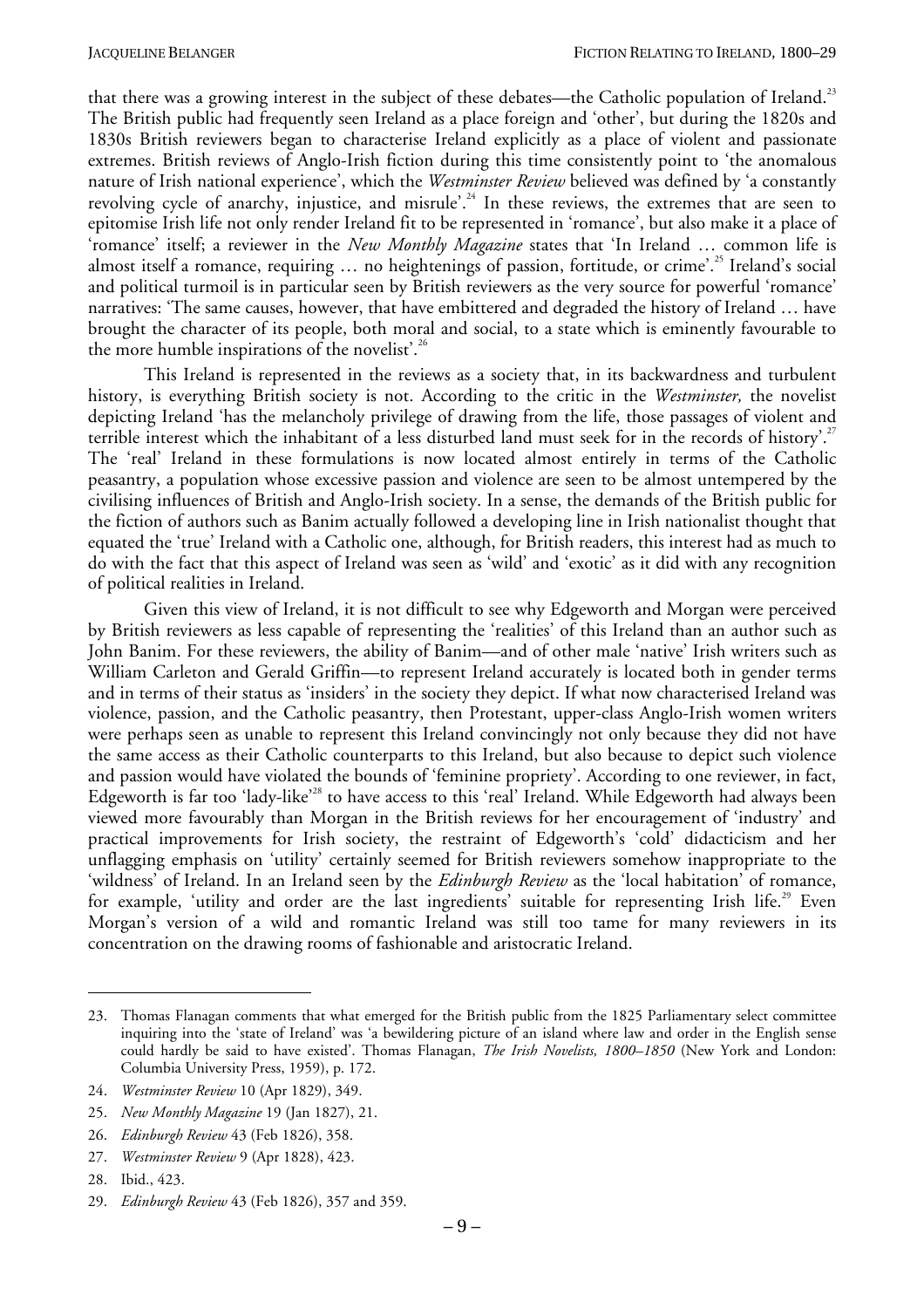For reviewers, this 'wild', 'violent' Ireland demanded not only an inside knowledge of Irish Catholic society but also a style of writing that was unrestrained, and the language of the reviews of Banim's work consistently emphasise what one reviewer termed the 'rough masculine power' of Banim's writing.<sup>30</sup> Where Edgeworth's writings are repeatedly criticised for their 'coldness' and 'primness', Banim's writings are characterised by their 'fieriness' and passion;<sup>31</sup> the reviewer in an *Edinburgh Review* article of 1831 sees in Banim's work an 'uncultivated … wild and rugged vigour', and all the reviews of his work repeatedly employ terms of power, passion, and force.<sup>32</sup> Not only is Banim's 'masculine' writing suited to his fictional depictions of Ireland—according to his British reviewers—but Banim is also seen as being able to represent Ireland accurately because he is an 'insider' in this society in terms of both religion and, in some cases, social class. Banim's portrayals of Ireland are incomparable, according to the *Westminster* reviewer, because he 'has an intimate and real acquaintance' with his subject material, and shares 'common interests' with the people he represents because he too is Catholic.<sup>33</sup> The view of Banim as an 'insider' is confirmed by the *Dublin Review*: 'He shows, indeed, on all occasions, that he considers himself *of* the people, and that he feels *with* and *for* them'.<sup>34</sup>

It would seem that while indeed the gender patterns for the production of fiction relating to Ireland at this time—and in particular 'national tales' such as those written by John and Michael Banim—did follow those of the pattern for fiction in general and might be attributed to Scott's appearance on the publishing scene, in the case of Ireland these gender shifts are also perhaps tied up with questions of who was best able to represent Ireland in fiction. While of course it is difficult to determine just which came first—the rise in the number of male authors or reviewers calls for a more 'masculine' approach to the fictional representation of Ireland—it is clear that male authors, particularly in the later 1820s, certainly would have been welcomed on the scene and encouraged to some extent by the financial and critical successes of many of their male counterparts.

A preliminary analysis of this body of fiction shows that while the production of fiction with an Irish dimension often followed those patterns for Romantic-era fiction in general in terms of overall yearly output and gender distribution of authorship, an attention to some of the specific factors surrounding a general interest in Irish affairs in British public life (prompted by agitation for Catholic emancipation, for example), and expectations on the part of British reviewers and general readers as to the ability of male authors to represent an 'authentic' Ireland, can shed light on some of the divergences of the patterns for Ireland-related fiction from those of the overall pattern. Ultimately, what emerges in a survey of the production and reception of fiction relating to Ireland in the first three decades of the nineteenth-century is the sheer richness and variety of representations of Ireland available to authors and readers at this time. While it has not been possible to fully explore all those patterns that emerge in Ireland-related fiction of this time, it is hoped that by providing a preliminary bibliography of these titles and offering a general overview of some of the larger issues and patterns that emerge from an examination of this list, that more detailed and specific studies of various aspects of this body of fiction can be made possible.

 $\overline{a}$ 

**——————————**

<sup>30.</sup> *Edinburgh Review* 52 (Jan 1831), 414.

<sup>31.</sup> *New Monthly Magazine* 20 (Jan 1827), 23.

<sup>32.</sup> *Edinburgh Review* 52 (Jan 1831), 414. Similar comments about the 'power' and 'vigour' of Banim's writing occur in the *Westminster Review* 9 (Apr 1828), 422–40, the *Monthly Review* 2 (Aug 1826), 354–64, and the *Dublin Review* 4 (Apr 1838), 495–543. This terminology of 'power' and 'vigour' are typical reviewing descriptions of 'masculine' writing in the nineteenth century, as both Nina Baym and Nicola Thompson point out. See Nicola Diane Thompson, *Reviewing Sex: Gender and the Reception of Victorian Novels* (London: Macmillan, 1996) and Nina Baym, *Novels, Readers, and Reviewers: Responses to Fiction in Antebellum America* (Ithaca, NY and London: Cornell University Press, 1984).

<sup>33.</sup> *Westminster Review* 9 (Apr 1828), 428.

<sup>34.</sup> *Dublin Review* 4 (Apr 1838), 503–4.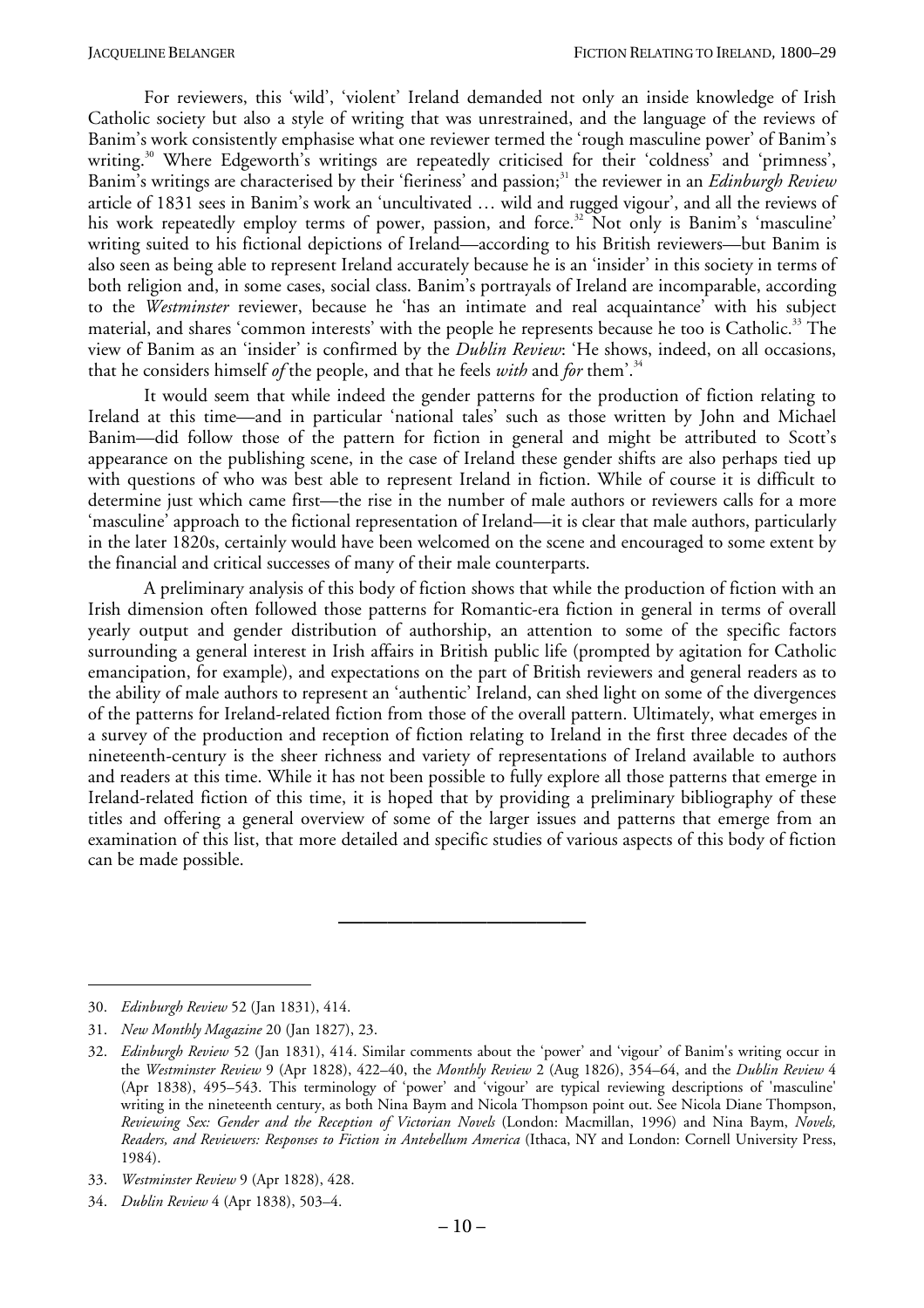**III**

#### CHECKLIST OF IRISH FICTION, 1800–1829

Where a title is listed in Stephen Brown, *Ireland in Fiction*, vols. 1 or 2 (with Desmond Clarke), this is noted after the full entry. In most cases, Brown and Clarke offer plot summaries pointing to the 'Irish' content of the works. For further details concerning ESTC, NSTC and other catalogue entries, see Garside, Raven and Schöwerling, *The English Novel 1770–1829*. Each entry gives the following information:

- W Author name. Where the author's name is known through later attribution, the name is given in square brackets.
- W Full title details from the title-page of the first edition. Where this information is gleaned from later editions, this is given in the notes section.
- W Publisher, date, format information. Where the novel was first published in Britain, the first Irish edition is also given in the Notes section, if known. Where first published in Ireland, the first British edition is given in the notes.
- W Notes. This contains details of American editions, as well as French and German translations. Any relevant information, such as dedications or lists of subscribers, that might contain information about the 'Irish' nature of the title is also included.

#### **1800**

(1)

**[EDGEWORTH, Maria].** 

*Castle Rackrent, an Hibernian Tale. Taken from Facts, and from the Manners of the Irish Squires, before the Year 1782.* 

(London: Printed for J. Johnson, 1800). 1 vol. 8vo.

\* 'Advertisement to the English Reader', followed by 'Glossary', pp. [xv]–xliv.

Further edns: Dublin, 1800 (Printed for P. Wogan, H. Colbert, P. Byrne, W. Porter, J. Halpen, [and 5 others in Dublin])

**[Brown, vol. 1]** 

#### **1801**

(2)

**[COLPOYS, Mrs].** 

*The Irish Excursion, or I Fear To Tell You. A Novel. In Four Volumes.* 

(London: Printed at the Minerva-Press, 1801). 4 vols. 12mo.

\* Vignette, consisting of two hands, clasping a rose, thistle, and shamrock, on t.p.

Further edn: Dublin 1801.

**[Brown, vol. 1]** 

(3)

**LUCAS, Charles.** 

*The Infernal Quixote. A Tale of the Day. In Four Volumes. By Charles Lucas, A.M. Author of The Castle of St. Donats, &c.* 

(London: Printed at the Minerva-Press, for William Lane, 1801). 4 vols. 12mo.

\* Further edn: French trans., 1802.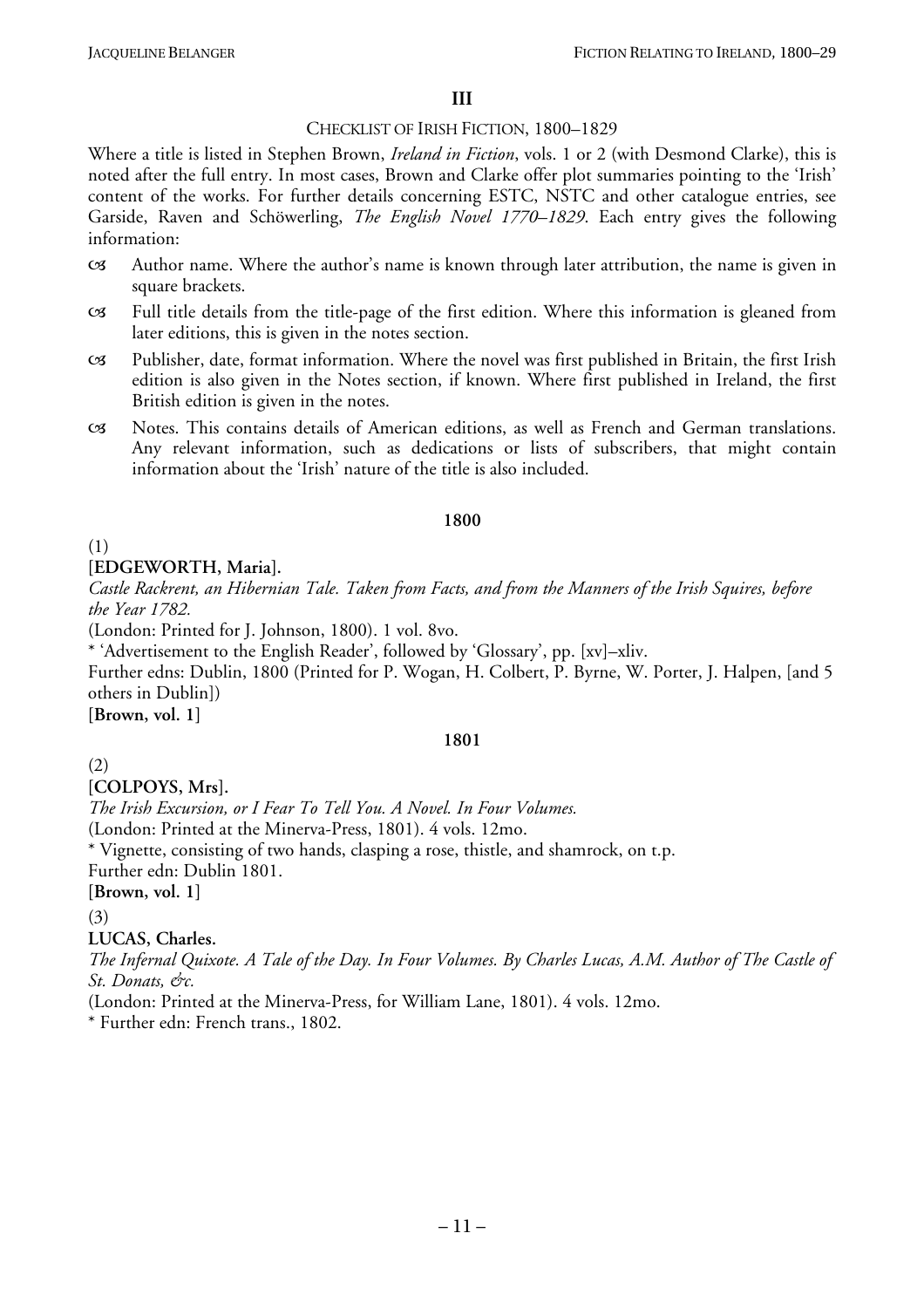# **O[WENSON], S[ydney] [afterwards MORGAN, Lady Sydney].**

*St. Clair; or, the Heiress of Desmond. By S. O.* 

(Dublin: Printed by Brett Smith, for Messrs. Wogan, Brown, Halpin, Colbert, Jon Dornin, Jackson, and Medcalf, 1803). 1 vol. 12mo.

\* Preface dated 7 Nov 1802. Further edns: London 1803

**[Brown, vol. 1]** 

#### **1804**

# (5)

(4)

# **PORTER, Anna Maria.**

*The Lake of Killarney: A Novel, In Three Volumes. By Anna Maria Porter, Author of Octavia, Walsh Colville, &c. &c.*  (London: Printed for T. N. Longman and O. Rees, 1804). 3 vols. 12mo.

\* Dedication 'to the Reverend Percival Stockdale, Rector of Lesbury In Northumberland'. Preface dated Thames Ditton, 1804.

**[Brown, vol. 1]** 

# **1806**

(6)

**OWENSON, [Sydney] [afterwards MORGAN, Lady Sydney].**  *The Wild Irish Girl; A National Tale. By Miss Owenson, Author of St. Clair, The Novice of St. Dominick, &c. &c. &c. In Three Volumes.*  (London: Printed for Richard Phillips, 1806). 3 vols. 12mo. **[Brown, vol. 1]** 

# **1807**

(7)

# **IRELAND, [Samuel] W[illiam] H[enry].**

*The Catholic, an Historical Romance. By W. H. Ireland, Author of The Abbess, 4 Vol. Gondez, or the Monk, 4 Vol. &c. &c. &c.* 

(London: Printed for W. Earle, 1807). 3 vols. 12mo.

\* 'To the Reader' (in verse) at beginning of vol. 3.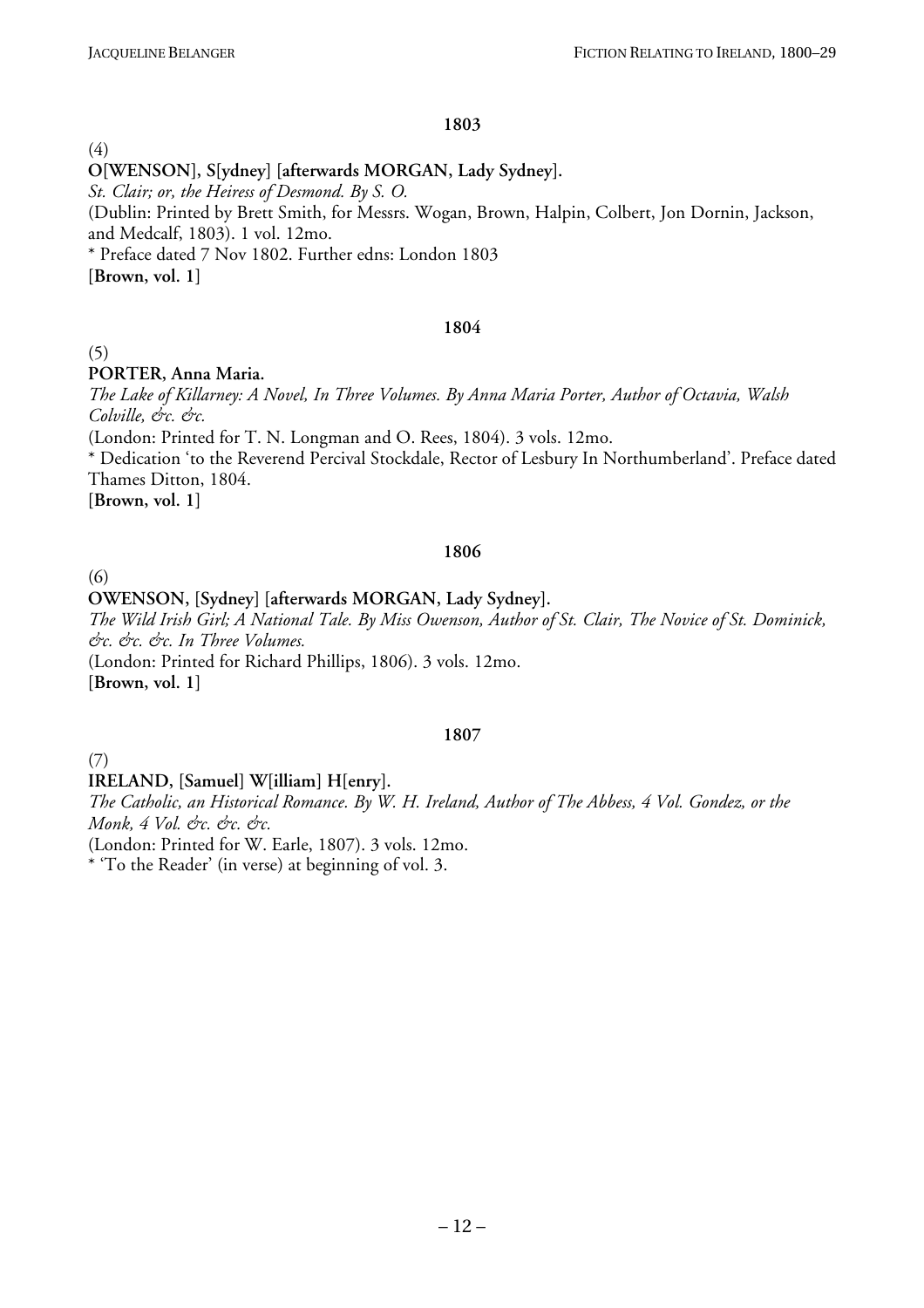# (8)

#### **ANON.**

*Newminster Abbey, or the Daughter of O'More. A Novel, Founded on Facts. And Interspersed with Original Poetry and Picturesque and Faithful Sketches of Various Countries. In Two Volumes.* 

(London: Printed by B. Clarke, Well-Street, Cripplegate, for J. F. Hughes, 1808). 2 vols. 12mo. (9)

# **GENLIS, [Stéphanie-Félicité, Comtesse] de.**

*The Earl of Cork; or, Seduction without Artifice. A Romance. To Which Are Added, Six Interesting Tales. In Three Volumes. By Madame De Genlis, Author of Alphonsine, Tales of the Castle, Siege of Rochelle, &c. &c.*  (London: Printed for J. F. Hughes, 1808). 3 vols. 12mo.

\* Trans. of *Le Comte de Corke surnommé le Grand, ou la séduction sans artifice, suivi de six nouvelles* (Paris, 1805). Preface gives biographical details about Earl of Cork (d. 1613). Vol. 2 contains three additional titles 'The young Penitent' (to p. 90), 'Zumelinde; or, the young old Lady' (pp. 91–135), 'The Lovers without Love' (pp. 137–216); vol. 3 contains 'Introduction', 'The Tulip Tree; an Oriental Tale' (pp. 3–61), 'The Savinias; or the Twins' (pp. 63–167).

**[Brown, vol. 2]** 

(10)

# **[MATURIN, Charles Robert].**

*The Wild Irish Boy. In Three Volumes. By the Author of Montorio.* 

(London: Printed for Longman, Hurst, Rees, and Orme, by J. D. Dewick, 1808). 3 vols. 12mo. \* Dedication 'to the Right Honorable the Earl of Moira', signed 'The Author of Montorio'. Preface stating that 'My first work was said to be too defective in female characters and female interest' (p. [ix]). Further edns: 2nd edn. 1824; New York 1808; French trans., 1828 [as *Le Jeune Irlandais* (BN)].

#### **[Brown, vol. 1]**

(11)

# **[MOSSE], Henrietta Rouviere.**

*The Old Irish Baronet; or, Manners of My Country. A Novel. In Three Volumes. By Henrietta Rouviere, Author of Lussington Abbey, Heirs of Villeroy, A Peep at Our Ancestors, &c. &c.* 

(London: Printed at the Minerva-Press, for Lane, Newman, and Co. 1808). 3 vols. 12mo.

(12)

# **[PECK, Frances].**

*The Maid of Avon. A Novel for the Haut Ton. In Three Volumes. By an Irishwoman.* 

(London: Printed at the Minerva-Press, for Lane, Newman, and Co.1808). 3 vols. 12mo. (13)

# **PLUNKETT, [Elizabeth] [née GUNNING].**

*The Exile of Erin, a Novel, in Three Volumes. By Mrs. Plunkett, Late Miss Gunning.* 

(London: Printed by T. Plummer, for B. Crosby and Co., 1808). 3 vols. 12mo.

\* Further edn: Alexandria, VA, 1809.

# **[Brown, vol. 2]**

(14)

# **SEDLEY, Charles [pseud.?].**

*A Winter in Dublin: A Descriptive Tale. By Charles Sedley, Esq. Author of The Barouche Driver, Infidel Mother, Mask of Fashion, &c. &c. &c. In Three Volumes.* 

(London: Printed by D. N. Shury, for J. F. Hughes, 1808). 3 vols. 12mo.

\* Dedication to Mr Sheriff Phillips, signed 'the Publisher', 5 Wigmore Street, 24 Oct 1807. Preface, signed Charles Sedley, Ramsgate, 17 Oct 1807.

**[Brown, vol. 2]**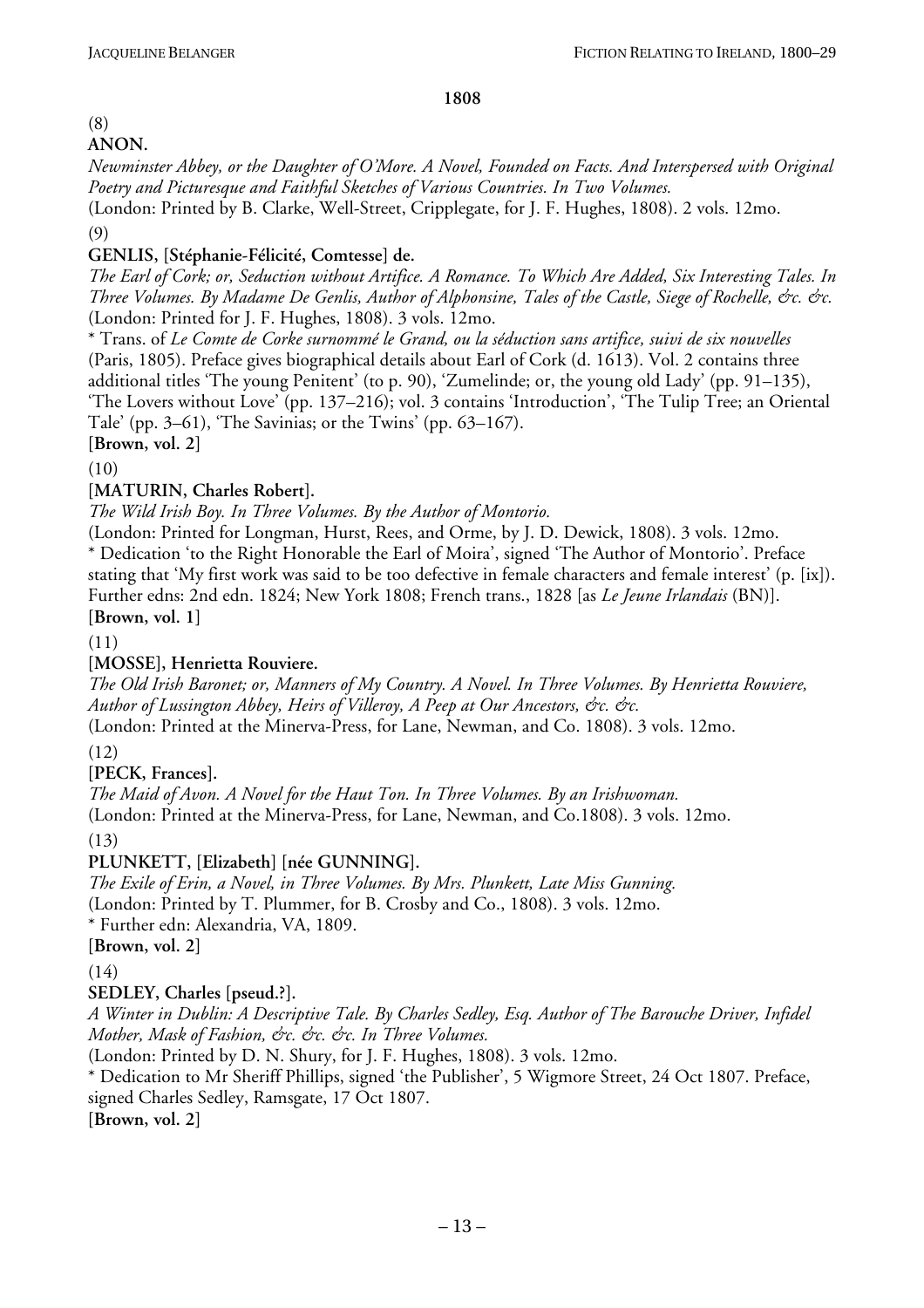#### (15)

# **EDGEWORTH, [Maria].**

*Tales of Fashionable Life, by Miss Edgeworth, Author of Practical Education, Belinda, Castle Rackrent, Essay on Irish Bulls, &c. In Three Volumes.* 

(London: Printed for J. Johnson, 1809). 3 vols. 12 mo.

\* I Ennui; II Almeria, Madame de Fleury, and the Dun; III Manoeuvring. Preface in vol. 1, signed 'Richard Lovell Edgeworth. Edgeworth's Town, March 1809'. Further edns: Georgetown 1809. French trans. of vols. 4–6, 1813–14 [as *Scènes de la vie du grand monde* (BN)], also of 'Ennui', 1812; German trans. of 'Manoeuvring', 1814 [as *Schleichkünste* (RS)], and 'Ennui', 1814 [as *Denkwürdigkeiten des Grafen von Glenthorn* (RS)], and 'Vivian', 1814 [as *Vivian, oder der Mann ohne Charakter* (RS)], and 'Emilie de Coulanges' [as *Emilie, oder der Frauenzwist* (RS)], 1815.

**[Brown, vol. 1. Only** *Ennui* **is given an entry.]** 

(16)

**ISDELL, Sarah.** 

*The Irish Recluse; or, a Breakfast at the Rotunda. In Three Volumes. By Sarah Isdell, Author of The Vale of Louisiana.* 

(London: Printed for J. Booth, 1809). 3 vols. 12mo.

\* Dedication to Sir Edward Denny, Bart., Tralee Castle.

(17)

# **MACKENZIE, [Anna Maria].**

*The Irish Guardian, or, Errors of Eccentricity. In Three Volumes. By Mrs. Mackenzie.* 

(London: Printed for Longman, Hurst, Rees, and Orme, 1809). 3 vols. 12mo.

\* Preface, vol. 1, pp. [i]–iv, signed Anna Maria Mackenzie, reads: 'The Author perceives she cannot conclude without paying a feeble tribute of praise to those male writers, who have thought it no degradation of their dignity […] to […] improve and amuse in the form of a novel' (p. iv). Further edn: 1811 as *Almeria D'Aveiro; or, the Irish Guardian*.

(18)

# **MELVILLE, Theodore.**

*The Irish Chieftain, and His Family. A Romance. In Four Volumes. By Theodore Melville, Esq. Author of The White Knight, The Benevolent Monk, &c.* 

London: Printed at the Minerva-Press, for Lane, Newman, and Co. Leadenhall-Street, 1809.

4 vols. 12mo. **[Brown, vol. 1]** 

(19)

# **TROTTER, J[ohn] B[ernard].**

*Stories for Calumniators: Interspersed with Remarks on the Disadvantages, Misfortunes, and Habits of the Irish. In Two Volumes. By J. B. Trotter, Esq.* 

(Dublin: Printed by H. Fitzpatrick, 1809). 2 vols. 12mo.

\* Dedication 'to the Right Honourable Lord Holland', dated Richmond, Dec 1809.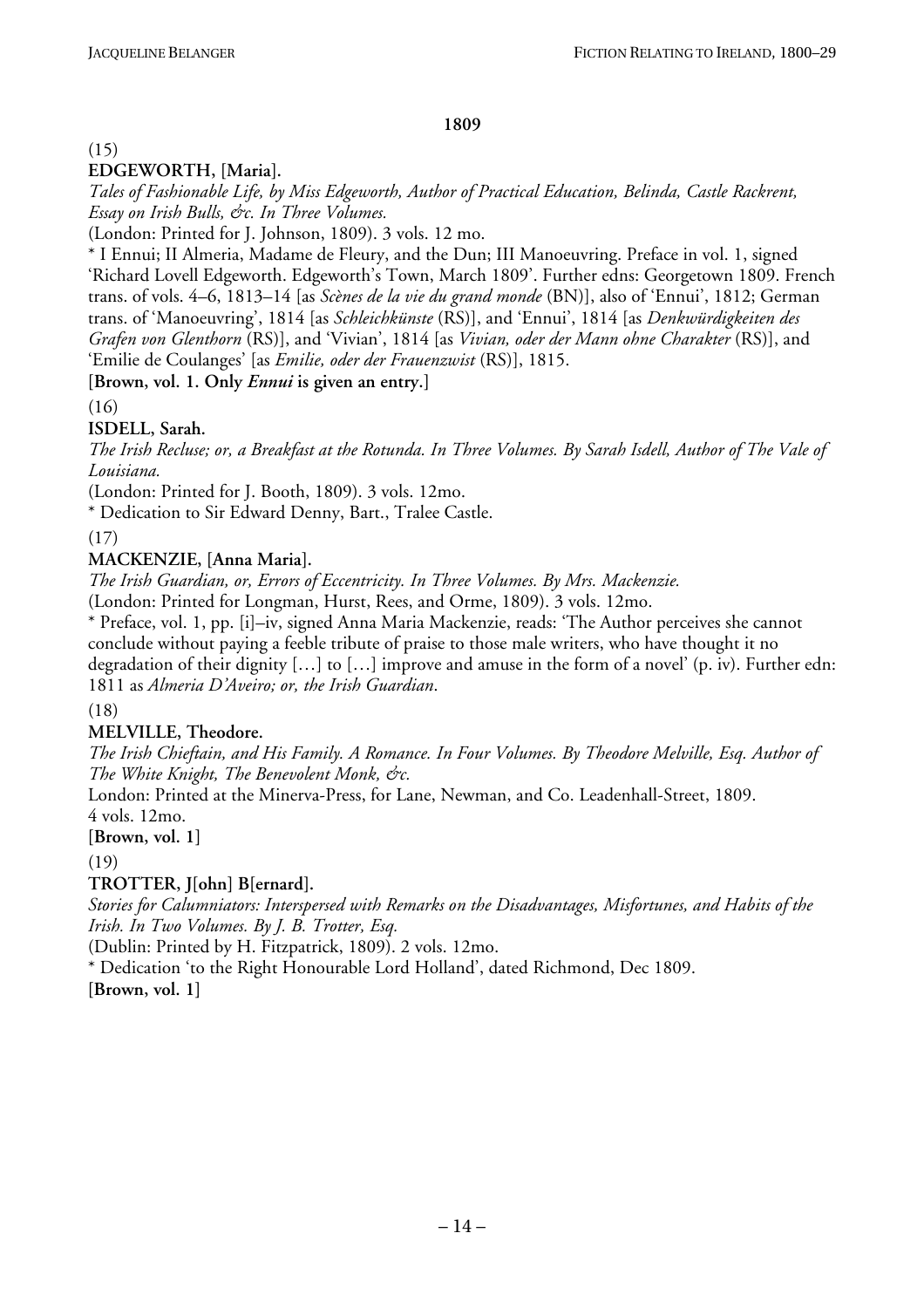# (20)

#### **ANON.**

*The Soldier of Pennaflor: Or, a Season In Ireland. A Tale of the Eighteenth Century. In Five Volumes.*  (Cork: Printed by John Connor, and Sold by A. K. Newman and Co., London 1810). 5 vols. 12mo.

Further edn: London 1811.

# (21)

# **AGG, John.**

*Mac Dermot; or, the Irish Chieftain. A Romance, Intended as a Companion to the Scottish Chiefs. By John Agg. In Three Volumes.* 

(London: Printed by J. Dean, for George Shade, Sold by Sherwood, Neely, and Jones, 1810). 3 vols. 12mo.

**[Brown, vol. 2]** 

(22)

# **[ARNOLD, Lieut.].**

*The Irishmen; a Military-Political Novel, wherein the Idiom of Each Character is carefully Preserved, and the Utmost Precaution Constantly Taken to Render the Ebullitionary Phrases, Peculiar to the Sons of Erin, Inoffensive as well as Entertaining. In Two Volumes. By a Native Officer.* 

(London: Printed at the Minerva-Press, for A. K. Newman and Co., 1810). 2 vols. 12mo.

# **[Brown, vol. 1. Brown lists as 'Anonymous'.]**

(23)

# **HAMILTON, Ann [Mary].**

*The Irishwoman in London, a Modern Novel, in Three Volumes. By Ann Hamilton.*  (London: Printed for J. F. Hughes., 1810). 3 vols. 12mo.

**[Brown, vol. 1]** 

(24)

# **MAXWELL, [Caroline].**

*The Earl of Desmond; or, O'Brien's Cottage. An Irish Story, In Three Volumes. By Mrs. Maxwell, Author of "Lionel, or the Impenetrable Secret," &c. &c.* 

(London: Printed for J. F. Hughes, 1810). 3 vols. 12mo.

\* Adv. *Morning Post*, 25 Dec 1809, as 'an interesting Irish story'.

(25)

# **[WALSH, Miss].**

*The Officer's Daughter; or, a Visit to Ireland in 1790. By the Daughter of a Captain in the Navy, Deceased. In Four Volumes.* 

(London: Printed by Joyce Gold, 1810). 4 vols. 12mo.

\* Dedication to the Hon. Mrs Fane. 'List of Subscribers' (224 names), vol. 1, pp. [v]–xiv.

(26)

# **YOUNG, Mary Julia.**

*The Heir of Drumcondra; or, Family Pride. In Three Volumes. By Mary Julia Young, Author of The Summer at Weymouth, The Summer at Brighton, Donalda, Rosemount Castle, East Indian, &c. &c.*  (London: Printed at the Minerva-Press, for A. K. Newman and Co., 1810). 3 vols. 12mo.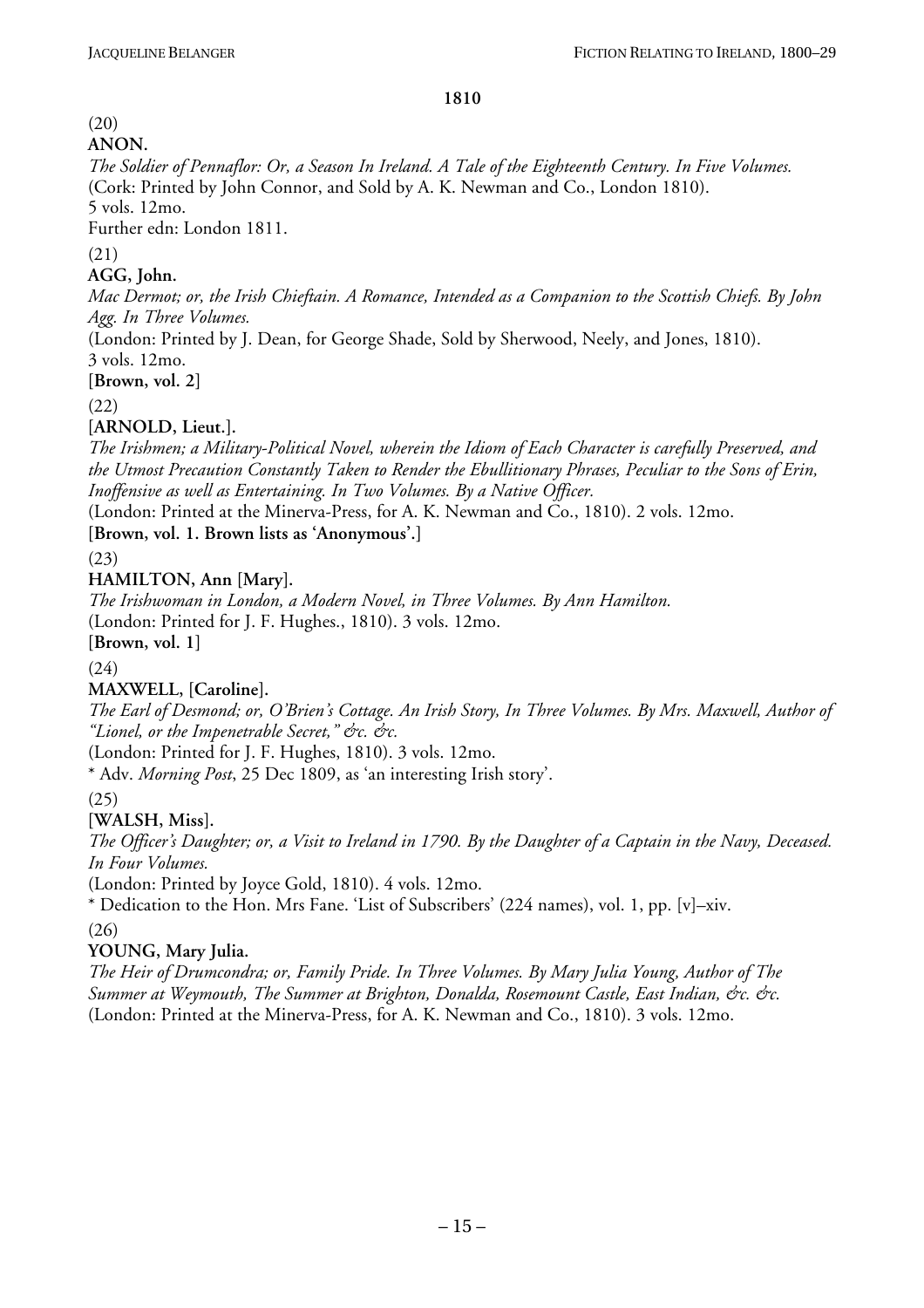# (27)

# **EDGEWORTH, Theodore.**

*The Shipwreck; or, Memoirs of an Irish Officer and His Family. In Three Volumes. By Theodore Edgeworth, Esq.* 

(London: Printed for Thomas Tegg, 1811). 3 vols. 12mo.

**[Brown, vol. 1]**

(28)

# **LEADBEATER, Mary.**

*Cottage Dialogues among the Irish Peasantry. By Mary Leadbeater. With Notes and a Preface by Maria Edgeworth, Author of Castle Rackrent, &c.* 

(London: Printed for J. Johnson and Co., 1811). 1 vol. 12mo.

\* Advertisement to the Reader, signed Maria Edgeworth, Edgeworth Town, 1 July 1810. 'Glossary and Notes for the Use of the English Reader' occupies pp. 269–343. This work was also published in a Dublin edn., 'Printed by J. and J. Carrick, Bachelor's-Walk, 1811', 167p, with a 'List of Subscribers', pp. iii–xi. It was followed by the same author's *Cottage Dialogues […] Part Two* (Dublin, 1813), 140p, and *The Landlord's Friend, Intended as a Sequel to Cottage Dialogues* (Dublin, 1813), 113p. These are short and polemical works, and are not listed separately in this checklist.

**[Brown, vol. 1]**

(29)

# **WILSON, C[harles] H[enry].**

*The Irish Valet; or, Whimsical Adventures of Paddy O'Haloran: Who, after Being Servant to Several Masters, Became Master of Many Servants. By the Late C. H. Wilson, Esq. of the Middle Temple. Author of Polyanthea, Brookiana, Beauties of Burke, Wandering Islander, &c. &c. To Which is Prefixed, the Life of the Author.* 

(London: Printed and published by M. Allen, 1811). 1 vol. 12mo.

\* Dedication 'to the Right Honorable Earl Moira', signed 'the Editor'.

**[Brown, vol. 2]**

# **1812**

(30)

**[BEAUCLERC, Amelia].** 

*Alinda, or the Child of Mystery. A Novel. In Four Volumes. By the Author of "Ora and Juliet, Castle of Tariffa, &c."* 

(London: Printed for B. and R. Crosby and Co., 1812). 4 vols. 12mo.

(31)

# **EDGEWORTH, [Maria]**

*Tales of Fashionable Life, by Miss Edgeworth, Author of Practical Education, Belinda, Castle Rackrent, Essay on Irish Bulls, &c. In Six Volumes.* 

(London: Printed for J. Johnson and Co, 1812). 6 vols. 12 mo.

\* IV Vivian; V Emilie de Coulanges and the Beginning of The Absentee; VI The Conclusion of The Absentee. With vols. 4 to 6 t.ps. read: 'In Six Volumes'. Preface to vol. 4, is signed 'R. L. Edgeworth, May 1812'. French trans. of vols. 4–6, 1813–14 [as *Scènes de la vie du grand monde*], also of 'Ennui', 1812; German trans. of 'Vivian', 1814 [as *Vivian, oder der Mann ohne Charakter*], and 'Emilie de Coulanges' [as *Emilie, oder der Frauenzwist*], 1815.

**[Brown, vol. 1. Only** *The Absentee* **is given an entry.]**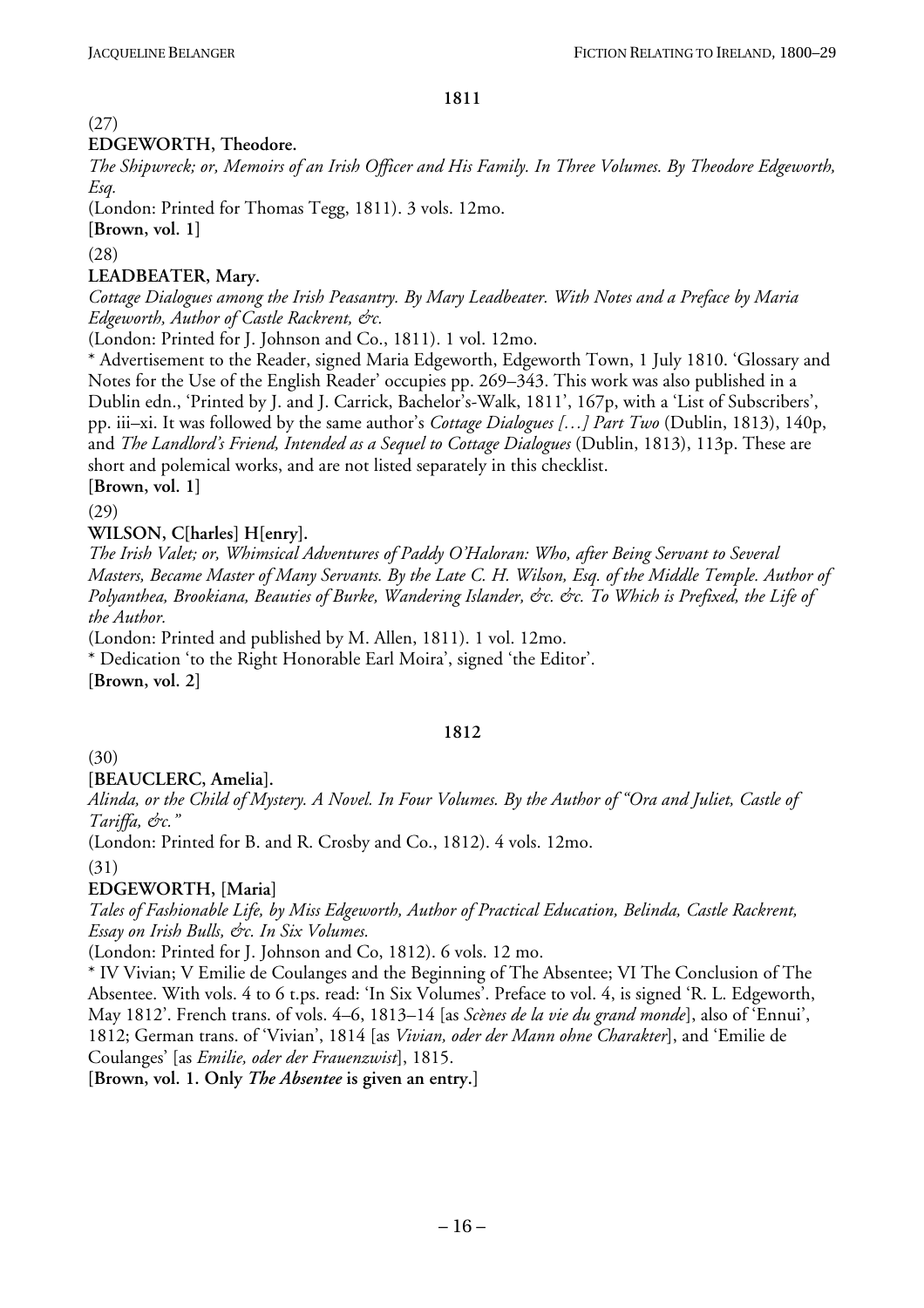#### (32)

#### **[MATURIN, Charles Robert].**

*The Milesian Chief. A Romance. By the Author of Montorio, and The Wild Irish Boy. In Four Volumes.*  (London: Printed for Henry Colburn, 1812). 4 vols. 12mo.

\* Dedication to the Quarterly Reviewers, dated Dublin, 12 Dec 1811. Further edns: Philadelphia 1812; French trans., 1828 [as *Connal, ou les Milésiens* (BN)].

**[Brown, vol. 1]**

#### **1813**

#### (33)

#### **BARRETT, Eaton Stannard.**

*The Heroine, or Adventures of a Fair Romance Reader, by Eaton Stannard Barrett, Esq. In Three Volumes.*  (London: Printed for Henry Colburn; and Sold by George Goldie, Edinburgh, and John Cumming, Dublin, 1813). 3 vols. 12mo.

\* Dedication to George Canning.

Further edns: 2nd edn. 1814 as *The Heroine, or the Adventures of Cherubina*; Philadelphia 1815 (from London, 2nd edn.).

(34)

#### **DE RENZY, S[parow] S.**

*The Faithful Irishwoman, or the House of Dunder. By Captain S. S. De Renzy. In Two Volumes.*  (London: Printed by J. Gillet, Sold by Sherwood, Neely, and Jones, 1813). 2 vols. 12mo.

\* Dedication to 'my Uncle, Sir Solomon Dunder, Bart.' signed 'Your affectionate Nephew, S. S. Dunder'. 'Subscribers' Names' (67 listed), vol. 1.

(35)

# **JOHNSON, Mrs D.**

*The Brothers in High Life; or, the North of Ireland. A Romance, In Three Volumes. By Mrs D. Johnson.*  (London: Printed for G. Kearsley, and Sold by J. Jones, 1820 [first published 1813]). 3 vols. 12mo.

\* First published in 1813, but no copy with this date located. Details above follow 1820 edn. **[Brown, vol. 1. Brown gives date as 1837.]**

(36)

# **POTTER, Matilda.**

*Mount Erin; an Irish Tale. In Two Volumes. By Matilda Potter.*  (London: Printed for J. Souter, by G. Sidney, 1813). 2 vols. 12mo. **[Brown, vol. 2]**

#### **1814**

#### (37)

**ANON.** 

*The Irish Girl. A Religious Tale. By the Author of Cœlebs Married.*  (London: Published by George Walker, 1814). 1 vol. 12mo. \* Frontispiece, 'The Irish Girl Found', dated at foot, 12 Aug 1814.

# **[Brown, vol. 1]**

(38)

#### **GAMBLE, John.**

*Sarsfield: Or Wanderings of Youth: An Irish Tale. By John Gamble, Esq. Strabane; Author of Sketches, &c. in Ireland. In Three Volumes.* 

(London: Printed for C. Cradock and W. Joy; Doig and Stirling, Edinburgh; M. Keene, Dublin; and S. Archer, Belfast, 1814). 3 vols. 12mo.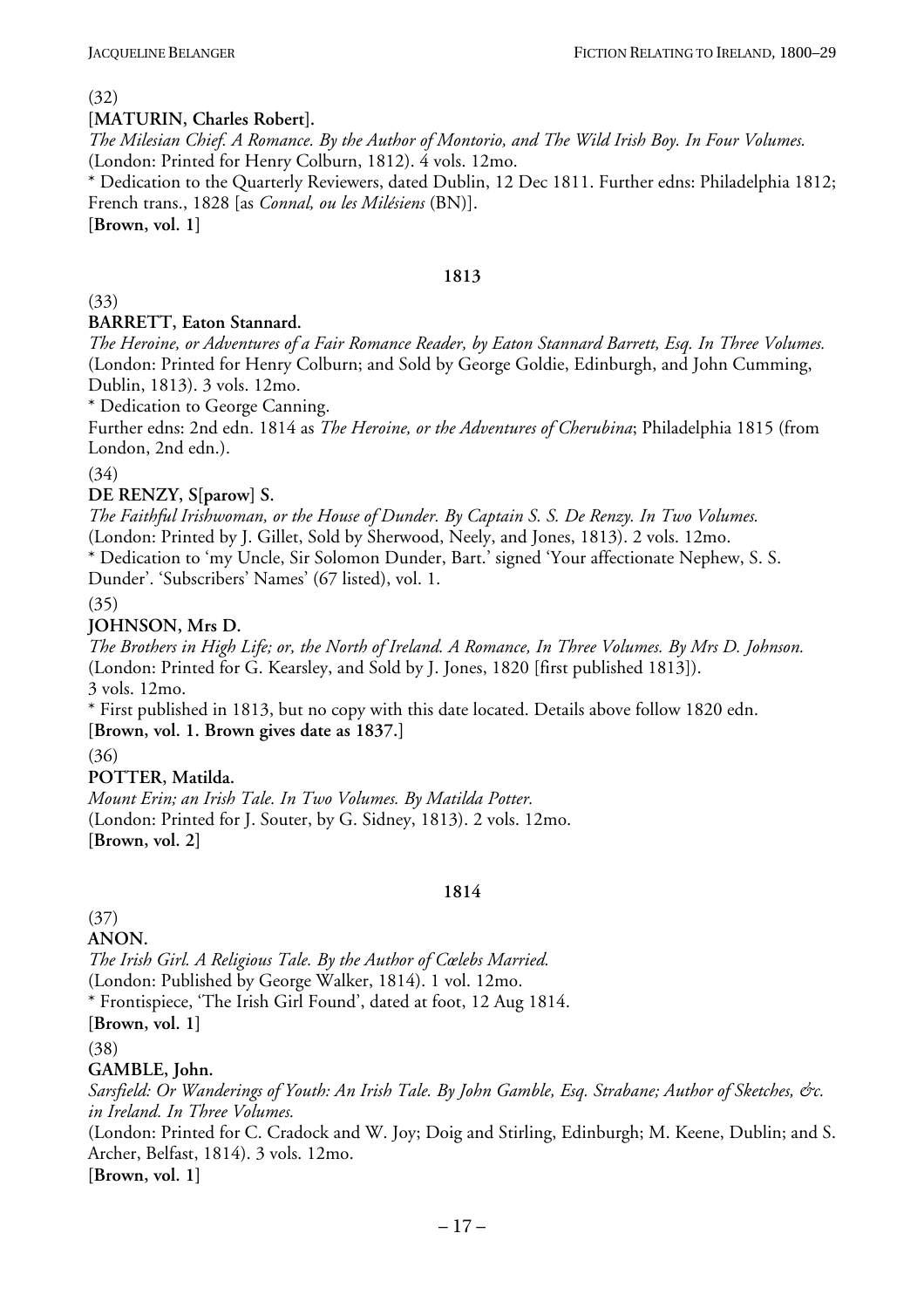#### (39)

# **LEADBE[A]TER, Mary and SHAKLETON, Elizabeth.**

*Tales for Cottagers, Accomodated [*sic*] to the Present Condition of the Irish Peasantry. By Mary Leadbetter, and Elizabeth Shakleton.* 

(Dublin: Printed by James Cumming & Co. Hibernia Press-Office, for John Cumming; and Gale, Curtis, and Fenner, London, 1814). 1 vol. 12mo.

**[Brown, vol. 1]**

(40)

# **MORGAN, Lady [Sydney] [née OWENSON, Sydney].**

*O'Donnel. A National Tale. By Lady Morgan, (Late Miss Owenson) Author of The Wild Irish Girl; Novice of St. Dominick, &c. In Three Volumes.* 

(London: Printed for Henry Colburn, and Sold by George Goldie, Edinburgh, and John Cumming, Dublin, 1814). 3 vols. 12mo.

\* Dedication 'to His Grace William Spencer Cavendish, Duke of Devonshire', signed Sydney Morgan. Preface also signed Sydney Morgan, and dated 35, Kildare-Street, Dublin, 1 Mar 1814. Further edns: New edn. 1815; New York 1814; French trans., 1815 [as *O'Donnel, ou l'Irlande* (BN)]; German trans., 1823 [as *O'Donnel, oder die Reise nach dem Riesendamm* (RS)].

**[Brown, vol. 1]**

(41)

# **TORRENS, Robert.**

*The Victim of Intolerance; or, the Hermit of Killarney. A Catholic Tale. By Robert Torrens, Major in the Royal Marines.* 

(London: Printed for Gale, Curtis, and Fenner, 1814). 4 vols. 12mo.

\* Dedication 'to the People of Ireland'.

**[Brown, vol. 1]**

#### **1815**

(42)

# **[DOHERTY, Ann].**

*The Knight of the Glen. An Irish Romance. By the Author of The Castles of Wolfnorth and Monteagle, Ronaldsha, &c. In Two Volumes.* 

(London: Printed for G. Walker. Sold also by Baldwin, Cradock, and Joy; and J. Sutherland, Edinburgh, 1815). 2 vols. 12mo.

(43)

# **GAMBLE, John.**

*Howard; By John Gamble, Esq. Author of Irish Sketches, Sarsfield, &c. In Two Volumes.*  (London: Printed for Baldwin, Cradock, and Joy, 1815). 2 vols. 12mo. **[Brown, vol. 1]**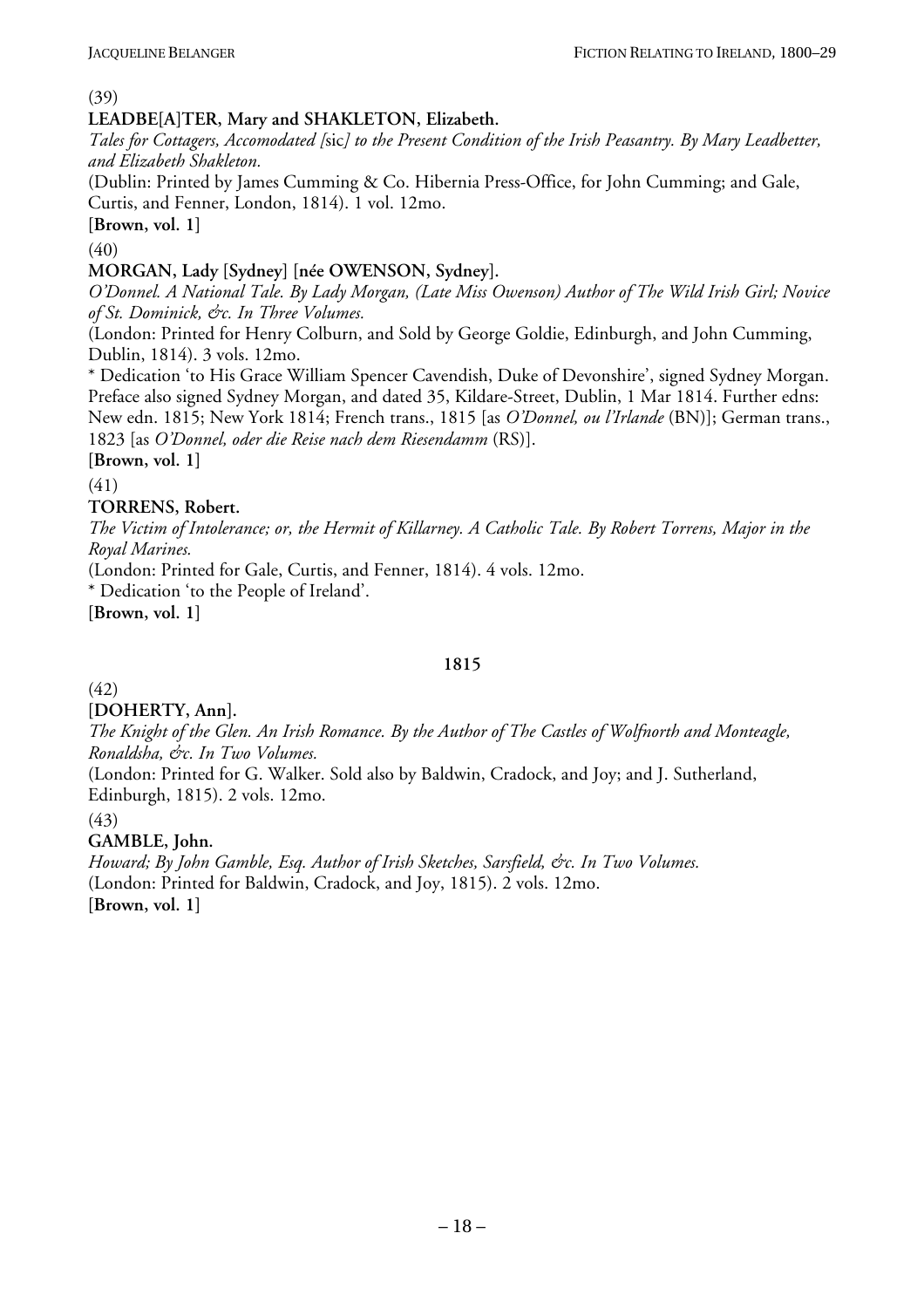#### (44)

# **[KELLY, Mrs].**

*The Matron of Erin: A National Tale. In Three Volumes.* 

(London: Published by Simpkin and Marshall; and by Richard Coyne, Dublin, 1816). 3 vols. 12mo.

\* Mrs Kelly is to be distinguished from Mrs Isabella Kelly, afterwards Mrs Hedgeland.

**[Brown, vol. 1]**

(45)

# **[LAMB, Lady Caroline].**

*Glenarvon. In Three Volumes.* 

(London: Printed for Henry Colburn, 1816). 3 vols. 12mo.

\* Further edns: Philadelphia 1816; French trans., 1819.

# **1817**

(46)

# **EDGEWORTH, Maria.**

*Harrington, a Tale; and Ormond, a Tale. In Three Volumes. By Maria Edgeworth, Author of Comic Dramas, Tales of Fashionable Life, &c. &c.* 

(London: Printed for R. Hunter and Baldwin, Cradock, and Joy, 1817). 3 vols. 12mo.

\* 'To the Reader' signed Richard Lovell Edgeworth, Edgeworth's Town, 31 May 1817, followed by

'Note.—He died a few days after he wrote this Preface—the 13th June, 1817'. *Harrington* fills vol. 1, *Ormond* vols. 2 and 3. Further edns: New York 1817; French trans., of 'Harrington' and of 'Ormond' 1817.

**[Brown, vol. 1. Only** *Ormond* **is given an entry.]**

(47)

**[ENNIS, Alicia Margaret].** 

*Memoirs of the Montague Family. In Three Volumes.* 

(London: Printed for Edmund Lloyd, by W. Clowes, 1817). 3 vols. 12mo.

Further edn: 1820 as *Ireland; or, Memoirs of the Montague Family*. This is a reissue. Apart from different t.ps. the texts are identical.

**[Brown, vol. 1. No date given in Brown.]**

(48)

# **GODWIN, William.**

*Mandeville. A Tale of the Seventeenth Century in England. By William Godwin. In Three Volumes.* 

(Edinburgh: Printed for Archibald Constable and Co. and Longman, Hurst, Rees, Orme, and Brown, London, 1817). 3 vols. 12mo.

\* Dedication to 'the late John Philpot Curran', dated 25 Oct 1817.

Further edns: New York 1818 [also Philadelphia 1818]; French trans., 1818.

**[Brown, vol. 2]**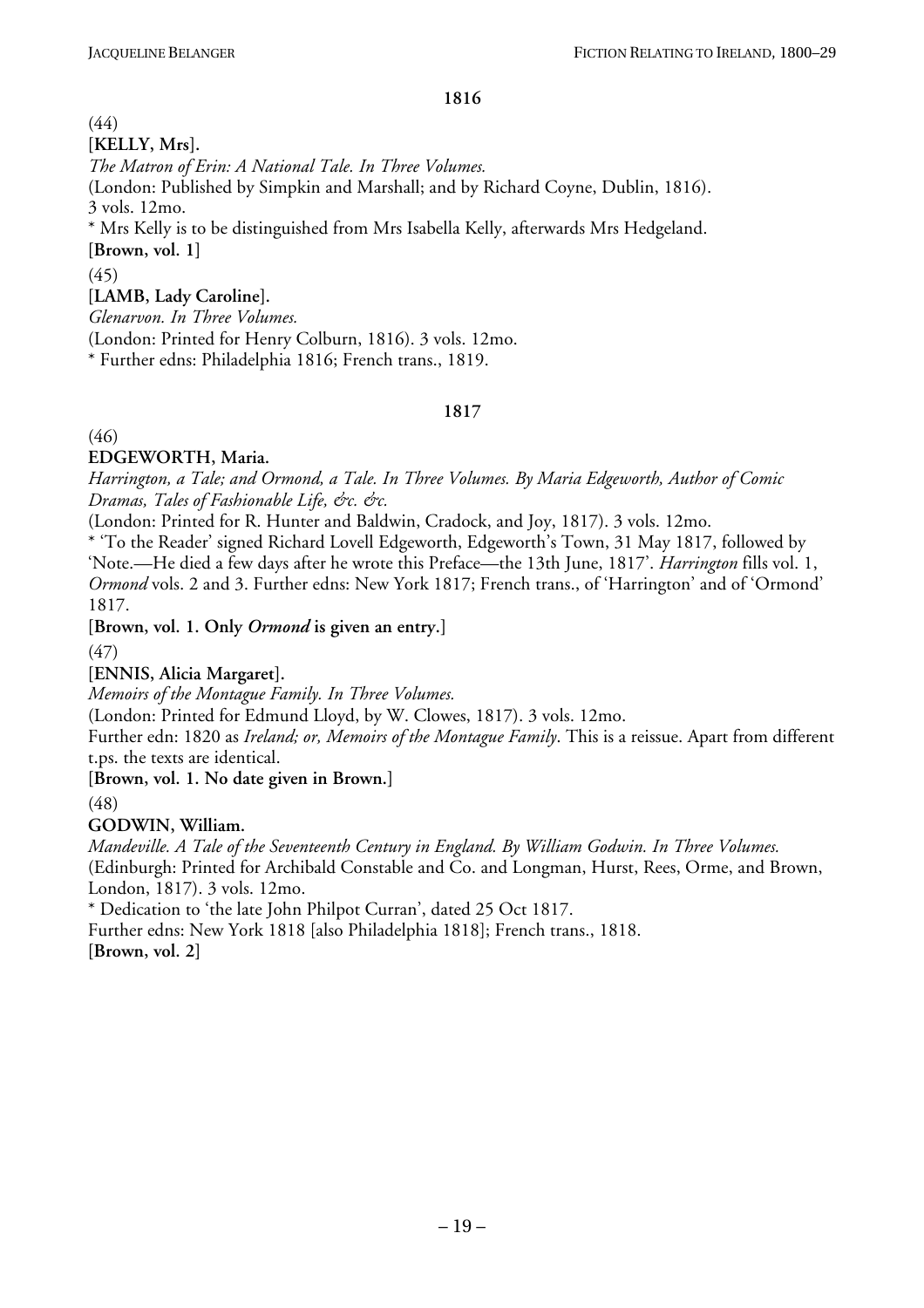# (49)

#### **ANON.**

*Dunsany. An Irish Story.* 

(London: Printed for Sherwood, Neely, and Jones, 1818). 2 vols. 12mo.

\* 'List of Subscribers' (136 names), vol. 1, pp. [iii]–x.

**[Brown, vol. 1]**

(50)

**ANON.** 

*Prodigious!!! Or, Childe Paddie in London. In Three Volumes.* 

(London: Printed for the Author, and Sold by Wm. Lindsell, 1818). 3 vols. 12mo.

(51)

# **[BRONTË, Patrick].**

*The Maid of Killarney; or, Albion and Flora: A Modern Tale; in Which Are Interwoven some Cursory Remarks on Religion and Politics.* 

(London: Published by Baldwin, Cradock, and Joy; Sold also by T. Inkersley, Bradford; Robinson and Co. Leeds, 1818). 1 vol. 12mo.

**[Brown, vol. 1]**

(52)

**[GAMBLE, John].** 

*Northern Irish Tales. In Two Volumes.* 

(London: Printed for Longman, Hurst, Rees, Orme, and Brown, 1818). 2 vols. 12mo.

\* 3 tales: 'Stanley', 'Nelson', and 'Lesley'.

**[Brown, vol. 1]**

(53)

**[HILLARY, Joseph].** 

*The Parish Priest in Ireland. In Two Volumes.* 

(London: Printed for T. Hughes and W. Mathews, Cork, 1818). 2 vols. 12mo.

**[Brown, vol. 1. Brown gives date as** *c.* **1814.]** 

(54)

# **[MATURIN, Charles Robert].**

*Women; or, Pour et Contre. A Tale. By the Author of "Bertram," &c. In Three Volumes.*  (Edinburgh: Printed by James Ballantyne and Co. for Archibald Constable and Co.; and Longman, Hurst, Rees, Orme, and Brown, London, 1818). 3 vols. 12mo.

\* Dedication 'to the Right Honourable the Countess of Essex'. Preface, vol. 1, pp. [iii]–v, discusses the unpopularity of Maturin's earlier fiction. Further edns: New York [also Philadelphia 1818]; French trans., 1818 [as *Éva, ou amour et religion* (BN)].

**[Brown, vol. 1]**

(55)

**MORGAN, Lady [Sydney] [née OWENSON, Sydney].** 

*Florence Macarthy: An Irish Tale. By Lady Morgan, Author of "France," "O'Donnel," &c. In Four Volumes.*  (London: Printed for Henry Colburn, 1818). 4 vols. 12mo.

\* Further edns: Baltimore 1819 [also New York 1819 and Philadelphia 1819]; French trans., 1819; German trans., 1821.

**[Brown, vol. 1. Brown gives date as 1816.]**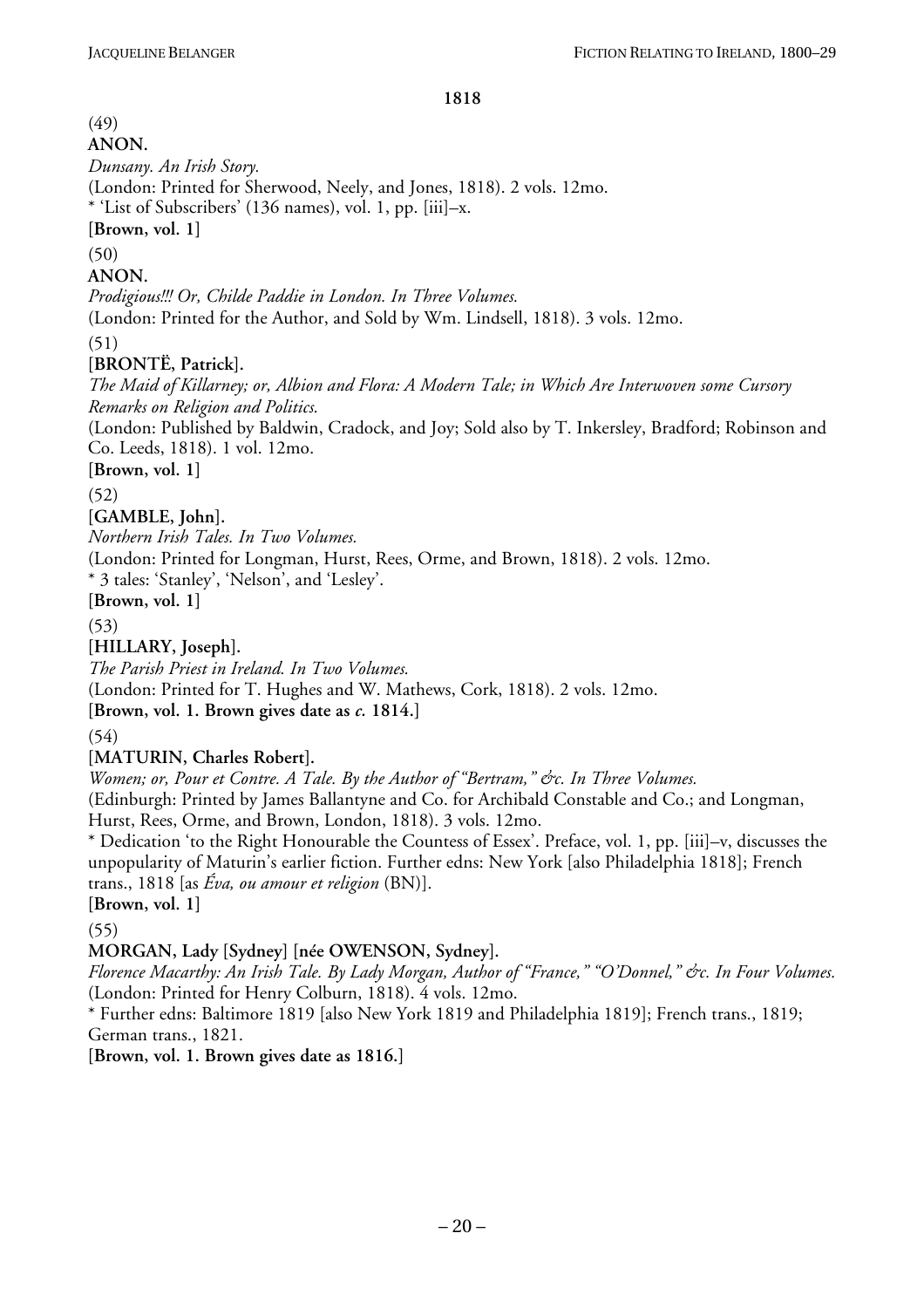(56)

**PECK, [Frances].** 

*The Bard of the West; commonly Called Eman ac Knuck, or Ned of the Hills. An Irish Historical Romance, Founded on Facts of the Seventh Century. In Three Volumes. By Mrs. Peck, Author of the "Maid of Avon," "Welch Peasant Boy," Young Rosinière," "Vaga," &c.* 

(London: Published by Baldwin, Cradock, and Joy, and John Cumming, Dublin, 1818). 3 vols. 12mo. \* Dedication 'to His Royal Highness Prince Edward', signed Frances Peck. 'Argument', vol. 1, pp. [3]– 5, dated Dublin, 28 Nov 1818.

**[Brown, vols. 1 and 2. Different title given in Brown vol. 1:** *The Life and Acts of the Renowned and Chivalrous Edmund of Erin, Commonly Called Emun ac Knuck or Ned of the Hills***. In vol. 2 the title is given as** *Emun ac Knuck, or Ned of the Hill* **[***sic***].]**

(57)

**PUZZLEBRAIN, Peregrine [pseud.]** 

*Tales of My Landlady. Edited by Peregrine Puzzlebrain. Assistant to the Schoolmaster of Gandercleugh. In Three Volumes.* 

(London: Printed for M. Iley, 1818). 3 vols. 12mo.

**[The first tale, 'The Uses of Adversity', is largely set in Ireland.]** 

# **1819**

(58)

**ANON.** 

*The United Irishman, or the Fatal Effects of Credulity; a Tale Founded on Facts. In Two Volumes.*  (Dublin: Printed for the Author, 1819). 2 vols. 12mo.

\* Further edn: 1821 as *The Cavern in the Wicklow Mountains, or Fate of the O'Brien Family*. This is a reissue.

**[Brown, vol. 1]**

(59)

**[PARNELL, William].** 

*Maurice and Berghetta; or, the Priest of Rahery. A Tale.* 

(London: Printed for Rowland Hunter; and C. P. Archer, Dublin, 1819). 1 vol. 12mo.

\* Dedication 'to the Catholic Priesthood of Ireland'. Further edns: Boston 1820.

**[Brown, vol. 1]**

(60)

**[RENNIE, James].** 

*Saint Patrick: A National Tale of the Fifth Century. By an Antiquary. In Three Volumes.* 

(Edinburgh: Printed for Archibald Constable and Co. Edinburgh; Longman, Hurst, Rees, Orme, and Brown, and Hurst, Robinson, and Company, London, 1819). 3 vols. 12mo.

\* 'The Author's Personal Narrative. To be read either before or after the Tale, or not at all, as the Reader may incline', vol. 1, pp. [i]–xlviii, dated 'Stephen's Green, Dublin, Nov. 2, 1818'.

**[Brown, vol. 1. Brown lists as 'Anonymous'.]**

(61)

**ST. CLAIR, Rosalia [pseud.].** 

*The Son of O'Donnel. A Novel. In Three Volumes. By Rosalia St. Clair, Author of The Blind Beggar, &c. &c.* 

(London: Printed at the Minerva Press for A. K. Newman and Co., 1819). 3 vols. 12mo.

(62)

**[SUTHERLAND, Alexander].** 

*Redmond the Rebel; or, They Met at Waterloo. A Novel. In Three Volumes.* 

(London: Printed at the Minerva Press for A. K. Newman and Co., 1819). 3 vols. 12mo.

**[Brown, vol. 1. Brown gives no plot description.]**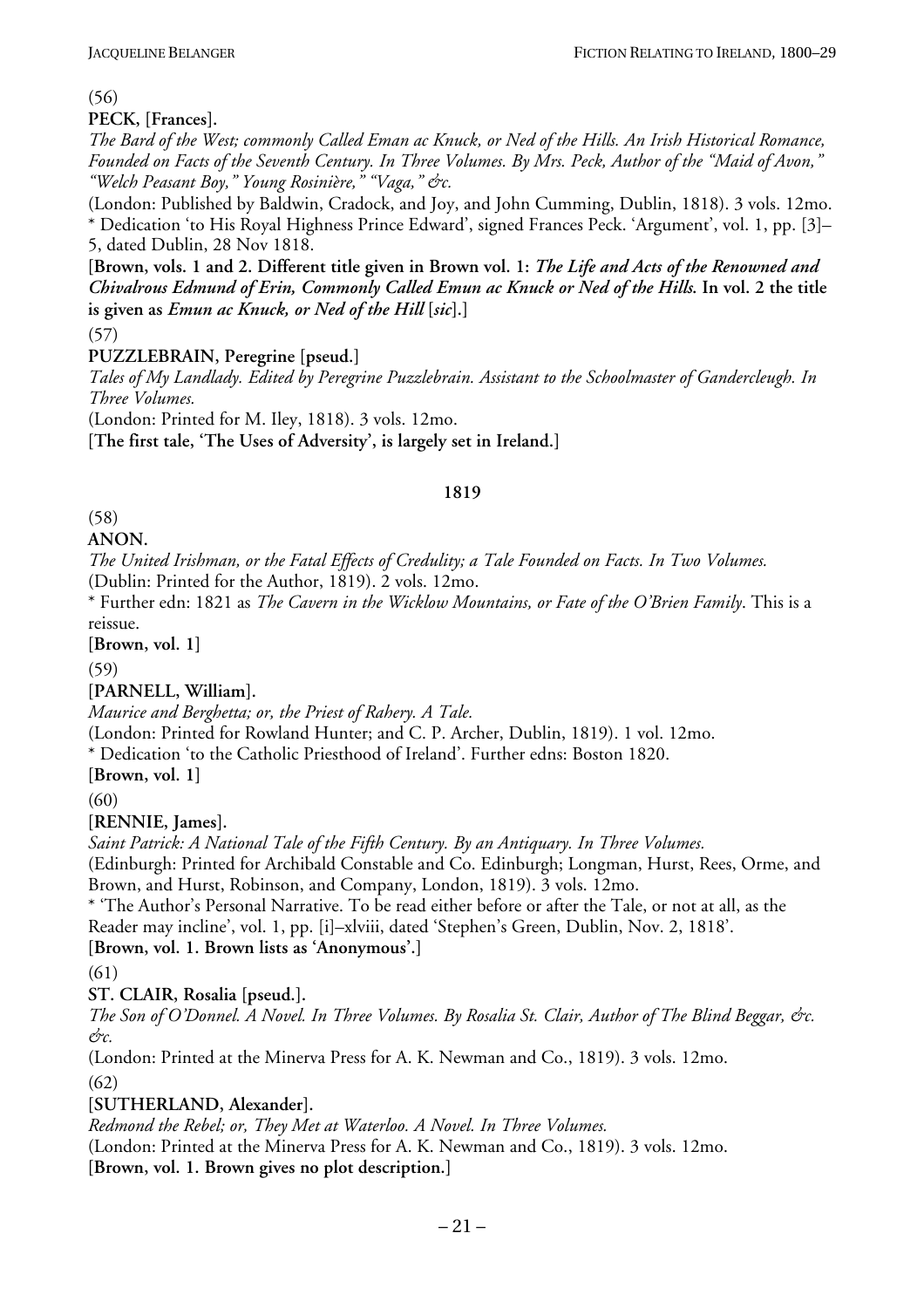# (63)

# **ENNIS, A[licia] M[argaret].**

*The Contested Election; or a Courtier's Promises. In Three Volumes. Dedicated by Permission, to His Grace the Duke of Leinster, &c. &c. By A. M. Ennis, Author of Ireland, or the Montague Family.* 

(London: Printed at the Minerva Press for A. K. Newman and Co., 1820). 3 vols. 12mo.

\* Dedication to the Duke of Leinster, signed Alicia Margaret Ennis, Grenville-Street, Mountjoy-Square, Dublin, Aug 1820.

**[Brown, vol. 2]**

(64)

# **MAC DONNELL, Eneas.**

*The Hermit of Glenconella; a Tale. By Eneas Mac Donnell.*  (London: Printed for G. Cowie and Co., 1820). 1 vol. 12mo.

\* Preface dated Rossbeg, near Westport, 26 Oct 1819.

**[Brown, vol. 1]**

 $(65)$ 

# **[MATURIN, Charles Robert].**

*Melmoth the Wanderer: A Tale. By the Author of "Bertram," &c. In Four Volumes.* 

(Edinburgh: Printed for Archibald Constable and Company, and Hurst, Robinson, and Co., London, 1820). 4 vols. 12mo.

\* Dedication to the Marchioness of Abercorn. Preface dated Dublin, 31 Aug 1820.

Further edns: Boston 1821; French trans., 1821 [as *L'Homme du mystère, ou histoire de Melmoth le voyageur* (MLC); also as *Melmoth, ou l'homme errant*; German trans., 1821.

# **[Brown, vol. 1 mentions this work in his biographical sketch of Maturin, but does not offer a separate entry for the novel.]**

(66)

**[PURCELL, Mrs].** 

*The Orientalist, or Electioneering In Ireland; a Tale, by Myself. In Two Volumes.* 

(London: Printed for Baldwin, Cradock, and Joy; J. Thomson & Co., Edinburgh; William Gribbin, Dublin; and Samuel Archer, Belfast, 1820). 2 vols. 12mo.

**[Brown, vol. 1]**

(67)

# **ROCHE, Regina Maria.**

*The Munster Cottage Boy. A Tale. In Four Volumes. By Regina Maria Roche, Author of The Children of the Abbey, Trecothick Bower, Monastery of St. Columb, &c. &c.* 

(London: Printed at the Minerva Press for A. K. Newman and Co., 1820). 4 vols. 12mo.

\* Further edns: New York 1820; French trans., 1821.

**[Brown, vol. 1]**

(68)

# **[SUTHERLAND, Alexander].**

*St. Kathleen; or, the Rock of Dunnismoyle. A Novel. In Four Volumes. By the Author of Redmond the Rebel.*  (London: Printed at the Minerva Press for A. K. Newman and Co., 1820). 4 vols. 12mo. **[Brown, vol. 1]**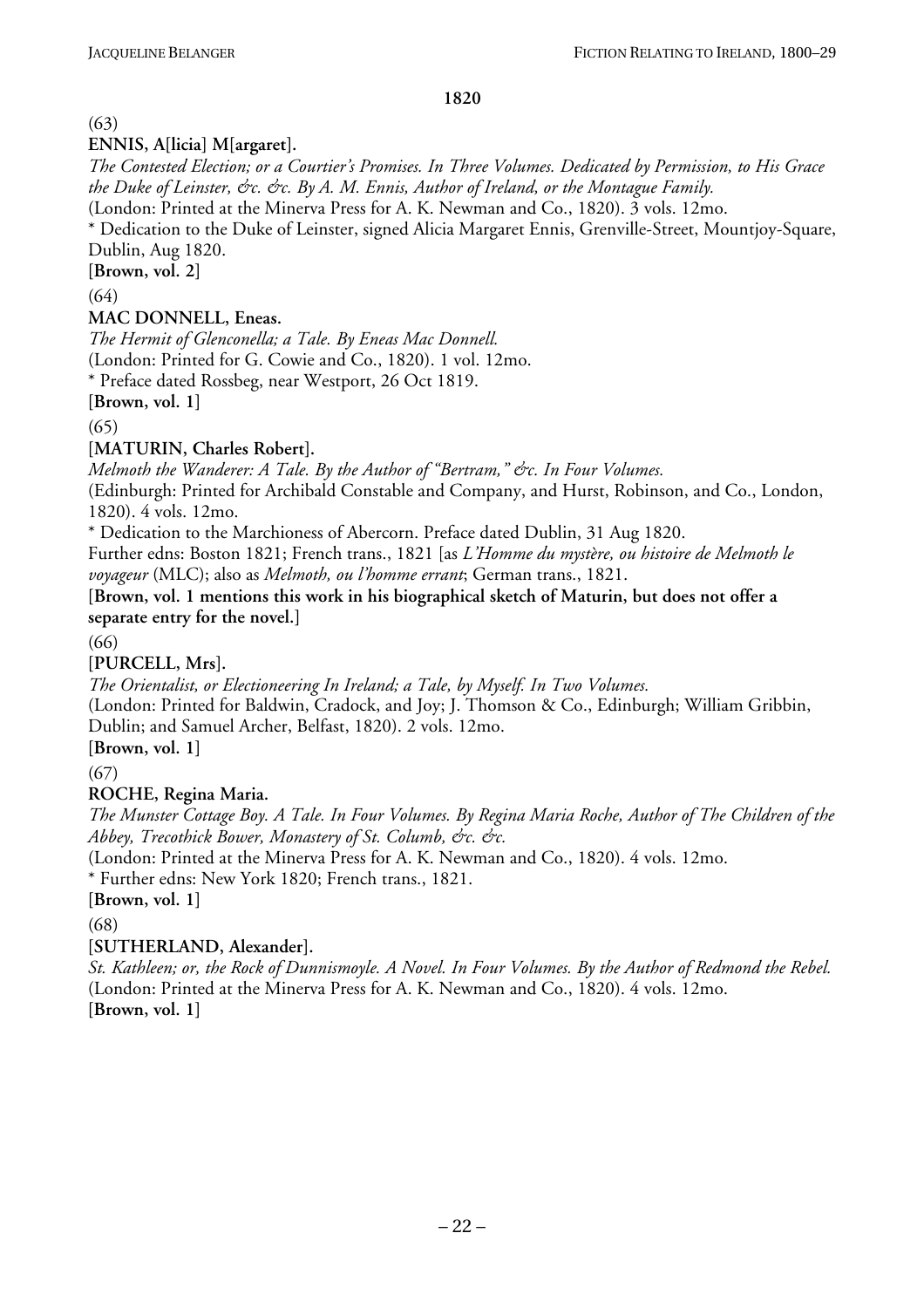# (69)

#### **ANON.**

*National Feeling; or, the History of Fitzsimon; a Novel. With Historical and Political Remarks. In Two Volumes. By an Irishman.* 

(Dublin: Printed for the Author, by A. O'Neil, 1821). 2 vols. 12mo.

\* 'To you, my Countrymen', dated 16 Mar 1821.

**[Brown, vol. 1]**

(70)

**[?EGAN, Pierce].** 

*Real Life in Ireland; or, the Day and Night Scenes, Rovings, Rambles, and Sprees, Bulls, Blunders, Bodderation and Blarney, of Brian Boru, Esq. and His Elegant Friend Sir Shawn O'Dogherty. Exhibiting a Real Picture of Characters, Manners, &c. in High and Low Life, in Dublin and Various Parts of Ireland. Embellished with Humorous Coloured Engravings, from Original Designs by the Most Eminent Artists. By a Real Paddy.* 

(London: Printed by B. Bensley. Published by Jones and Co. and J. L. Marks, 1821). 1 vol. 8vo. **[Brown, vol. 1]**

(71)

# **KELLY, Mrs.**

*The Fatalists; or, Records of 1814 and 1815. A Novel. In Five Volumes. By Mrs. Kelly, Author of The Matron of Erin, &c.* 

(London: Printed for A. K. Newman and Co., 1821). 5 vols. 12mo.

(72)

# **[KELLY, Richard N.].**

*De Renzey; or, the Man of Sorrow. Written by Himself, Edited by His Nephew. In Three Volumes.*  (London: Printed for W. Simpkin and R. Marshall, 1821). 3 vols. 12mo.

\* Dedication to Lady Morgan, signed Richard N. Kelly, Dublin, 18 Jan 1821.

(73)

# **MARSHAL, Thomas Henry.**

*The Irish Necromancer; or, Deer Park. A Novel. In Three Volumes. By Thomas Henry Marshal.*  (London: Printed for A. K. Newman and Co., 1821). 3 vols. 12mo.

\* Further edns: French trans., 1824; German trans., 1824 [as *Der irländische Schwarzkünstler und die Giftmischerin* (RS)].

**[Brown, vol. 1. No date given in Brown.]**

# **1822**

(74)

**[HARDING, Anne Raikes].** 

*The Refugees, an Irish Tale. By the Author of Correction, Decision, &c. &c. In Three Volumes.*  (London: Printed for Longman, Hurst, Rees, Orme, and Brown, 1822). 3 vols. 12mo. \* Further edn: French trans., 1830 [as *Les Réfugies, histoire irlandaise, par Mrs Sinclair*]. **[Brown, vol. 1]**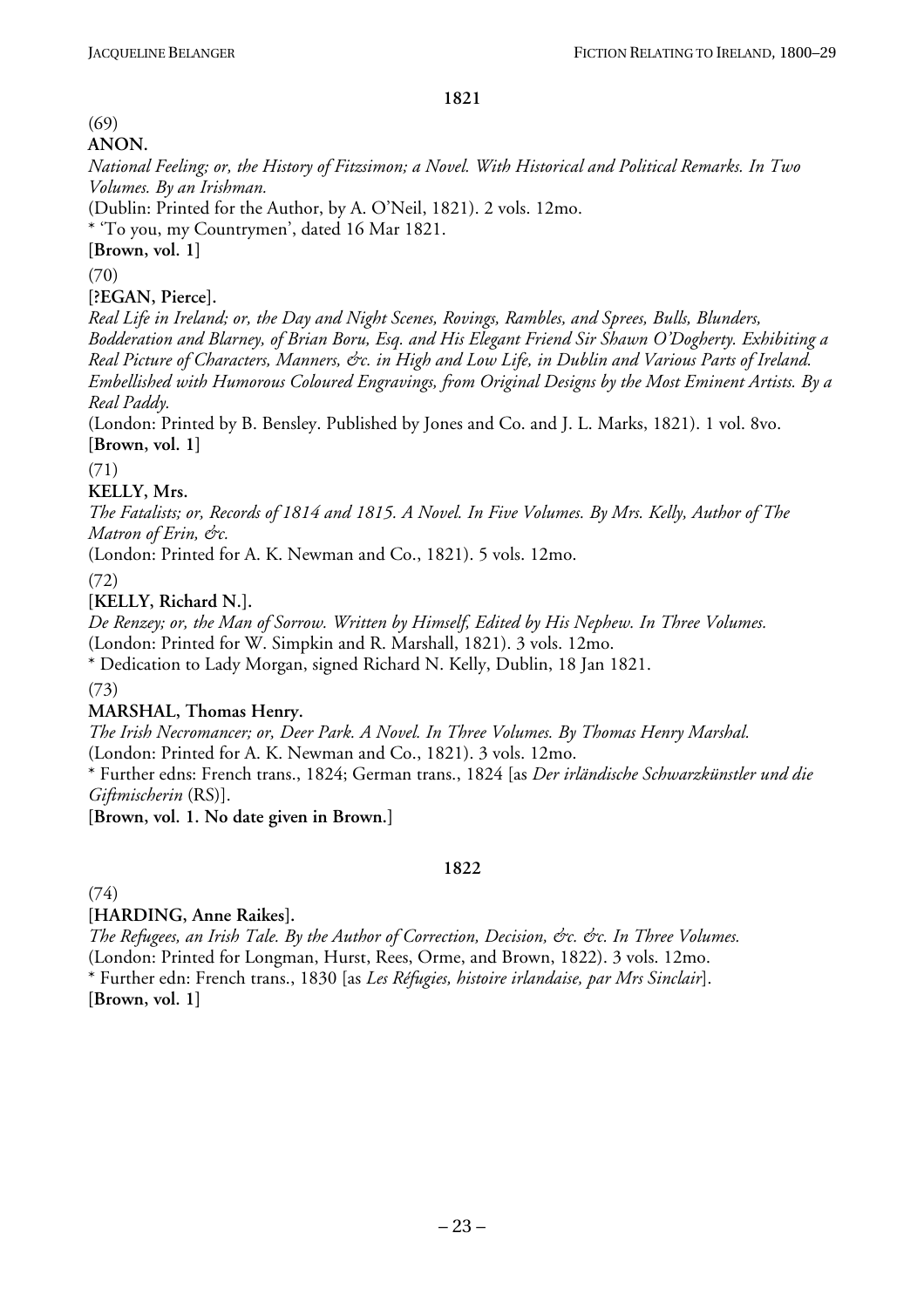# (75)

# **GAMBLE, John.**

*Charlton, or Scenes in the North of Ireland; A Tale. In Three Volumes. By John Gamble, Esq. Author of "Irish Sketches," "Sarsfield," "Howard," &c. &c. &c.* 

(London: Printed for Baldwin, Cradock, and Joy, 1823). 3 vols. 12mo.

**[Brown, vol. 1]**

(76)

**LEFANU, [Alicia].** 

*Tales of a Tourist. Containing The Outlaw, and Fashionable Connexions. In Four Volumes. By Miss Lefanu, Author of Strathallan, Leolin Abbey, Helen Monteagle, &c.* 

(London: Printed for A. K. Newman and Co., 1823). 4 vols. 12mo.

\* The first tale, 'The Outlaw', is set in Ireland.

(77)

# **ROCHE, Regina Maria.**

*Bridal of Dunamore; and Lost and Won. Two Tales. By Regina Maria Roche, Author of The Children of the Abbey, Trecothick Bower, Maid of the Hamlet, Munster Cottage Boy, Vicar of Lansdown, Houses of Osma and Almeria, &c. In Three Volumes.* 

(London: Printed for A. K. Newman and Co., 1823). 3 vols. 12mo.

\* Further edn: French trans., 1824.

**[Brown, vol. 1]**

#### **1824**

(78)

**ANON.** 

*Caprice: Or Anecdotes of the Listowel Family. An Irish Novel, In Three Volumes, By an Unknown.*  (London: Sherwood, Jones and Co., and C. P. Archer, Dublin, 1824). 3 vols. 12mo.

**[Brown, vol. 1]**

(79)

#### **[MACHENRY, James].**

*The Insurgent Chief; or, O'Halloran. An Irish Historical Tale of 1798. In Three Volumes. By Solomon Secondsight, Author of The Wilderness, The Spectre of the Forest, &c.* 

(Philadelphia: Printed for H. C. Carey and I. Lea. London: Re-printed for A. K. Newman & Co., 1824). 3 vols. 12mo.

\* Originally published Philadelphia 1824 as *O'Halloran; or, the Insurgent Chief; an Irish Historical Tale of 1798*. Further edns: Belfast 1847 as *O'Halloran; or, the Insurgent Chief* .

**[Brown, vol. 1]**

(80)

# **[MOORE, Thomas].**

*Memoirs of Captain Rock, the Celebrated Irish Chieftain, with some Account of His Ancestors. Written by Himself.* 

(London: Printed for Longman, Hurst, Rees, Orme, Brown, and Green, 1824). 1 vol. 12mo.

\* Further edns: New York 1824; German trans., 1825.

**[Brown, vol. 1]**

(81)

#### **ROCHE, Regina Maria.**

*The Tradition of the Castle; or, Scenes in the Emerald Isle. In Four Volumes. By Regina Maria Roche, Author of The Children of the Abbey, Vicar of Lansdown, Maid of the Hamlet, &c.* 

(London: Printed for A. K. Newman and Co., 1824). 4 vols. 12mo.

\* Further edn: French trans., 1824.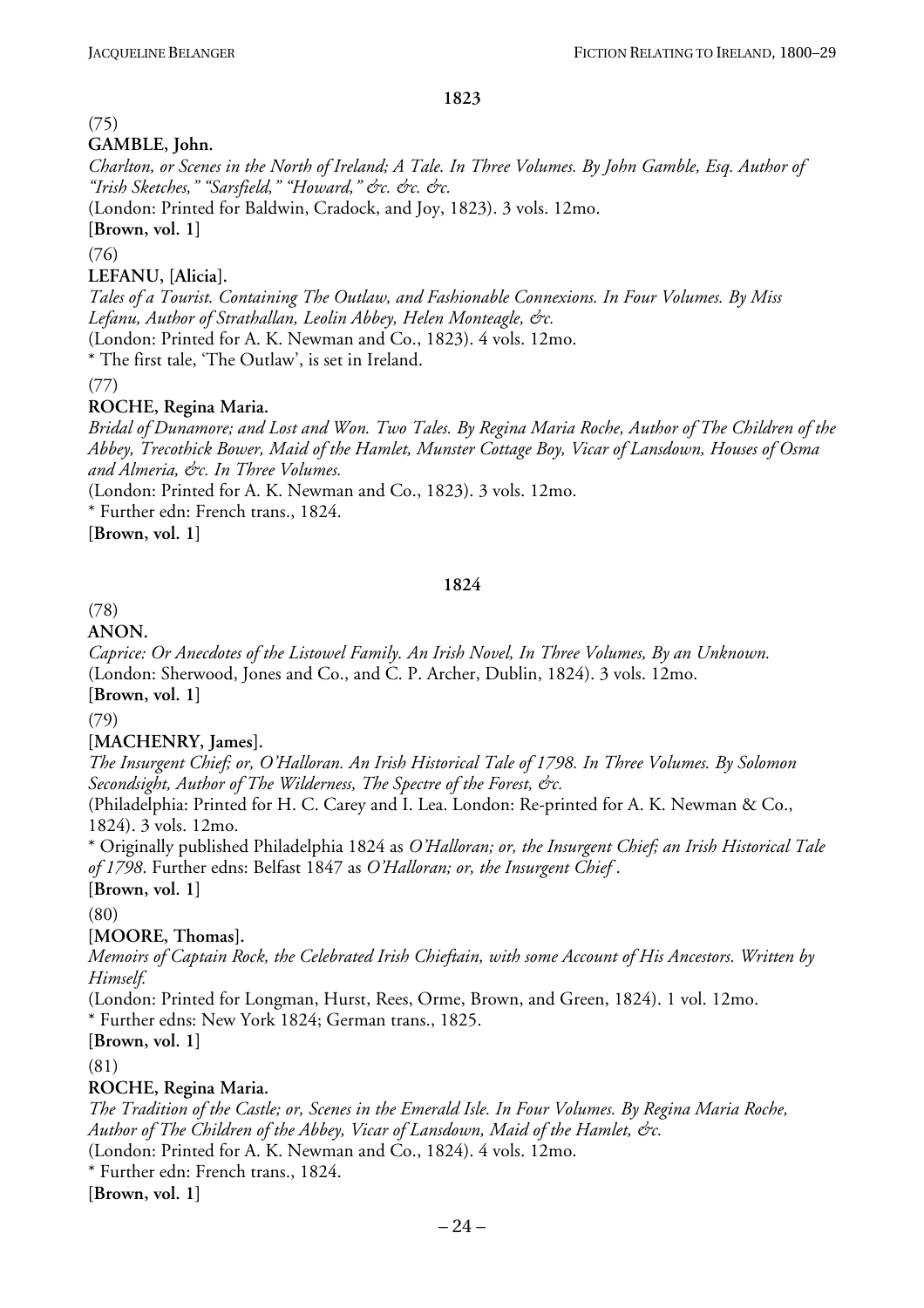#### (82)

**[WHITTY, Michael James].** 

*Tales of Irish Life, Illustrative of the Manners, Customs, and Condition of the People. With Designs by George Cruikshank.* 

(London: Published by J. Robins and Co., 1824). 2 vols. 8vo.

\* Further edn: German trans., 1825.

**[Brown, vol. 1]**

#### **1825**

# (83)

**ANON.** 

*The Adventurers; or, Scenes in Ireland, in the Reign of Elizabeth. In Three Volumes.* 

(London: Printed for Longman, Hurst, Rees, Orme, Brown, and Green, 1825). 3 vols. 12mo.

\* This is one of four novels which are together given full reviews in ER (Feb 1826) under the page-top heading 'Irish Novels'.

**[Brown, vol. 1]**

(84)

**[BANIM, John and Michael].** 

*Tales, by the O'Hara Family: Containing Crohoore of the Bill-Hook. The Fetches, and John Doe. In Three Volumes.* 

(London: Printed for W. Simpkin and R. Marshall, 1825). 3 vols. 12mo.

\* This is one of four novels which are together given full reviews in ER (Feb 1826) under the page-top heading 'Irish Novels'. [1st series]. Further edns: Philadelphia 1827; German trans., of 'John Doe' [as *Hauptmann Reh* (RS)] 1828 and 'Crohoore' [as *Der Zwerg, ein Irländisches Sittengemälde*] 1828; French trans., of 'Crohoore' [as *Croohore na bilhoge, ou les White boys*] and 'John Doe' [as *John Doe, ou le chef des rebelles* (BN)] 1829.

**[Brown, vol. 1]**

(85)

**[CROWE, Eyre Evans].** 

*To-Day in Ireland. In Three Volumes.* 

(London: Printed for Charles Knight, 1825). 3 vols. 12mo.

\* I The Carders; II The Carders; Connemara; III Old and New Light; The Toole's Warning. This is one of four works of fiction which are together given full reviews in ER (Feb 1826) under the page-top heading 'Irish Novels'. Further edns: French trans.of 'The Carders' and 'Connemara' 1830, and of 'The Toole's Warning' [as *La Fée de la famille O'Toole, ou le signal du départ*] 1833.

**[Brown, vol. 1]**

(86)

#### **HIGGINSON, Francis S.**

*Manderville; or, the Hibernian Chiliarch: A Tale. By Francis S. Higginson, R.N. Late Commander of His Majesty's Cutter Lynx. In Two Volumes.* 

(London: Printed and published by Thomas Dolby, 1825). 2 vols. 12mo.

(87)

#### **[MACHENRY, James].**

*The Hearts of Steel, an Irish Historical Tale of the Last Century. By the Author of "The Wilderness," "O'Halloran," &c. In Three Volumes.* 

(London: Printed for Wightman and Cramp, 1825). 3 vols. 12mo.

\* Preface dated London, 15 July 1825. Further edns: Philadelphia 1825; French trans., 1830. **[Brown vol. 1]**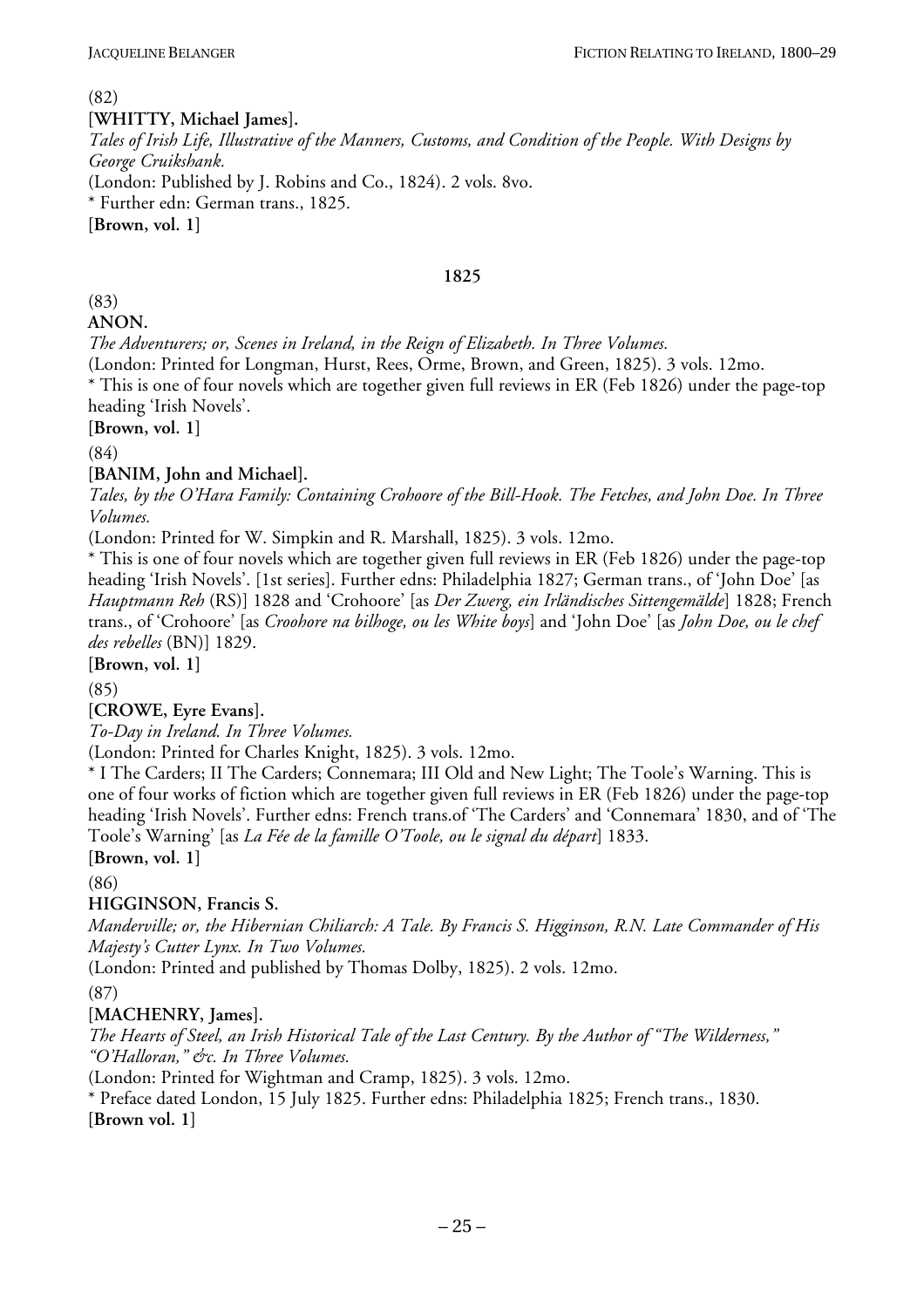#### (88)

# **[MAXWELL, William Hamilton].**

*O'Hara; or, 1798. In Two Volumes.* 

(London: Printed for J. Andrews; and Miliken, Dublin, 1825). 2 vols. 8vo.

\* Dedication to the most noble the Marquess of Sligo, K.P., dated 1 June 1825. This is one of four novels which are together given full reviews in ER (Feb 1826) under the page-top heading 'Irish Novels'.

**[Brown vol. 1]**

(89)

# **O'TARA, Mac-Erin [pseud.].**

*Thomas Fitz-Gerald the Lord of Offaley. A Romance of the Sixteenth Century. In Three Volumes. By Mac-Erin O'Tara, the Last of the Seanachies. Being the First of a Projected Series Illustrative of the History of Ireland.* 

(London: Printed for A. K. Newman and Co.; and Sold by John Cumming, Dublin, 1825). 3 vols. 12mo.

**[Brown vol. 1. Brown lists as 'Anonymous', with date given as 1836.]**

(90)

# **ROCHE, Regina Maria.**

*The Castle Chapel. A Romantic Tale. In Three Volumes. By Regina Maria Roche, Author of The Children of the Abbey; Bridal of Dunamore; Clermont; Discarded Son; Houses of Osma and Almeria; Munster Cottage Boy; Tradition of the Castle; Trecothick Bower; Maid of the Hamlet; Vicar of Lansdowne, &c.* 

(London: Printed for A. K. Newman and Co., 1825). 3 vols. 12mo.

\* Further edn: French trans., 1825 [as *La Chapelle du vieux château de Saint-Doulagh, ou les bandits de Newgate*]; German trans. (based on the French trans.), 1827 [as *Die Kapelle des alten Schlosses von Saint-Doulagh, oder die Banditen von Newgate* (RS)].

**[Brown vol. 1]**

#### **1826**

(91)

**[BANIM, John and Michael].** 

*The Boyne Water, a Tale, By the O'Hara Family. Authors of Tales, Comprising Crohoore of the Bill-Hook, The Fetches, and John Doe. In Three Volumes.* 

(London: Printed for W. Simpkin and R. Marshall, 1826). 3 vols. 12mo.

\* Introductory letter dated Inismore, 2 Feb 1826 and signed 'A. O'H.'. Further edn: French trans., 1829 [as *La Bataille de la Boyne, ou Jacques II en Irlande*].

**[Brown vol. 1]**

(92)

# **[BANIM, John and Michael].**

*Tales by the O'Hara Family. Second Series. Comprising The Nowlans, and Peter of the Castle. In Three Volumes.* 

(London: Henry Colburn, 1826). 3 vols. 12mo.

\* Further edns: French trans., 1829 [separately as *L*'*Apostat, ou la famille Nowlan* (BN), and *Padhré na moulh, ou le mendiant des ruines* (BN)]; German trans., of 'Peter of the Castle' 1834; German trans., of 'The Nowlans' [as *Das Haus Nowlan, oder Hang und Geschick. Ein irländisches Familiengemälde*] 1835. **[Brown vol. 1]**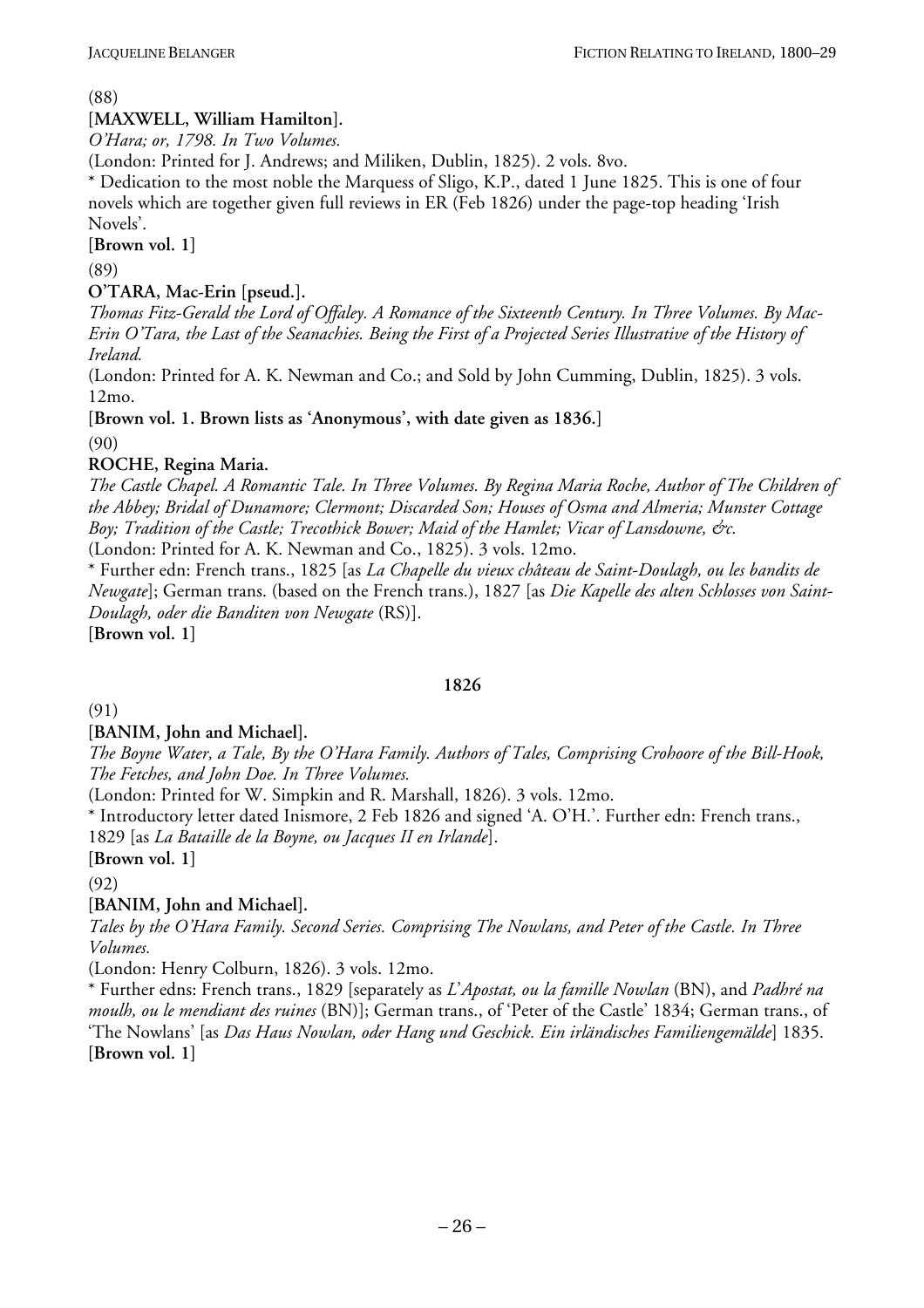(93)

#### **PORTER, A[nna] M[aria].**

*Honor O'Hara. A Novel, In Three Volumes. By Miss A. M. Porter, Author of "The Hungarian Brothers," "The Recluse of Norway," &c. &c. &c.* 

(London: Printed for Longman, Rees, Orme, Brown, and Green, 1826). 3 vols. 12mo.

\* Prefatory notice dated Esher, Aug 1826. Further edns: New York 1827; French trans., 1827. **[Brown vol. 1]**

#### **1827**

# (94)

#### **ANON.**

*Ellmer Castle; a Roman Catholic Story of the Nineteenth Century.* 

(Dublin: William Curry, jun. and Co.; Hamilton, Adams, and Co. J. Nisbet, and J. Hatchard and Son, London; William Oliphant, Waugh and Innes, and William Whyte and Co. Edinburgh, 1827). 1 vol. 12mo.

\* Further edns: Boston 1833.

**[Brown vol. 1]**

(95)

**ANON.** 

*The Roman Catholic Priest.* 

# (Dublin: William Curry, jun. and Co. Hamilton, Adams and Co. London; and W. Oliphant,

Edinburgh, 1827). 1 vol. 18mo.

**[Brown vol. 1]**

(96)

**[BUNBURY, Selina].** 

*Cabin Conversations and Castle Scenes. An Irish Story. By the Author of "Early Recollections," "A Visit To My Birth-Place," &c. &c.* 

(London: James Nisbet, 1827). 1 vol. 18mo.

**[Brown vol. 1]**

(97)

#### **[GRIFFIN, Gerald Joseph].**

*"Holland-Tide;" or, Munster Popular Tales.* 

(London: Printed for W. Simpkin and R. Marshall, 1827). 1 vol. 12mo.

**[Brown vol. 1]**

(98)

**[GRIFFIN, Gerald Joseph].** 

*Tales of the Munster Festivals containing, Card Drawing; The Half Sir; and Suil Dhuv, the Coiner. By the Author of "Holland-Tide, or Irish Popular Tales." In Three Volumes.* 

(London: Saunders and Otley, 1827). 3 vols. 12mo.

\* Further edns: German trans., 1829 [as *Suil Dhuv, der Falschmünzer und die Kartenschlägerin* ].

**[Brown vol. 1. Brown gives date as 1829.]**

(99)

**MORGAN, Lady [Sydney] [née OWENSON, Sydney].** 

*The O'Briens and the O'Flahertys; a National Tale. By Lady Morgan. In Four Volumes.* 

(London: Henry Colburn, 1827). 4 vols. 12mo.

\* Preface signed Sydney Morgan Kildare-Street, Dublin, 1 Oct 1827. Further edns: Philadelphia 1828; French trans., 1828; German trans., 1828.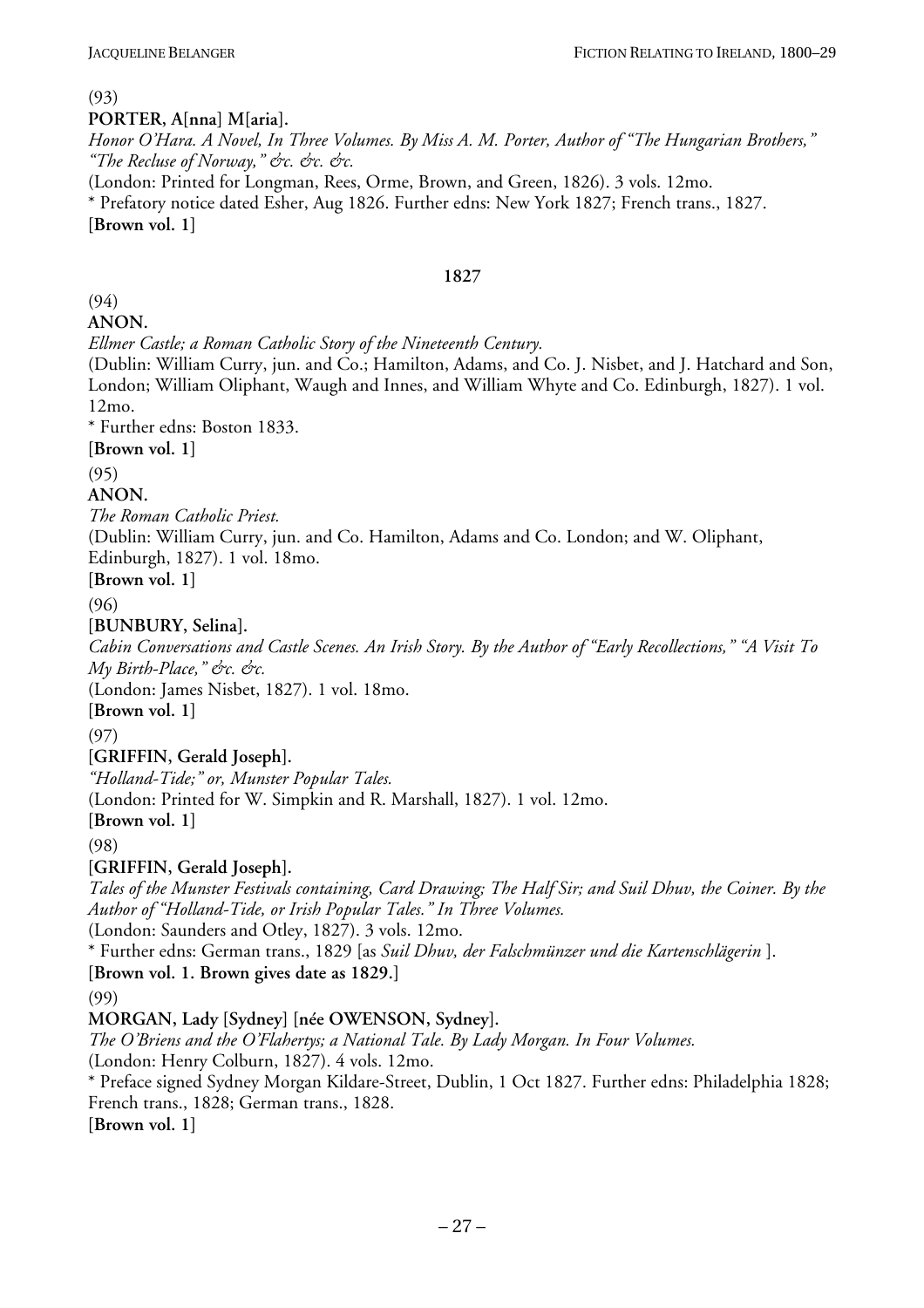(100) **ANON.**  *Edmund O'Hara, an Irish Tale; By the Author of "Ellmer Castle."*  (Dublin: William Curry, jun. and Co., 1828). 1 vol. 12mo. **[Brown vol. 1]** (101) **[BANIM, John].**  *The Anglo-Irish of the Nineteenth Century. A Novel. In Three Volumes.*  (London: Henry Colburn, 1828). 3 vols. 12mo. \* Further edns: French trans., 1829. **[Brown vol. 1]** (102) **[BANIM, John and Michael].**  *The Croppy; a Tale of 1798. By the Authors of "The O'Hara Tales," "The Nowlans," and "The Boyne Water." In Three Volumes.*  (London: Henry Colburn, 1828). 3 vols. 12mo. \* Dedication 'to Sheffield Grace, Esq, F.S.A. &c.', signed 'The O'Hara Family'. Further edns: Philadelphia 1839; French trans., 1833. **[Brown vol. 1]**  $(103)$ **[BUNBURY, Selina].**  *The Abbey of Innismoyle: A Story of Another Century. By the Author of "Early Recollections," "A Visit To My Birth-Place," &c.*  (Dublin: William Curry, jun. and Co., 1828). 1 vol. 12mo. **[Brown vol. 1]**  $(104)$ **[DERENZY, Margaret G.].**  *The Old Irish Knight: A Milesian Tale of the Fifth Century. By the Author of "A Whisper to a Newly-Married Pair," "Parnassian Geography," &c.*  (London: Printed for Poole and Edwards, 1828). 1 vol. 12mo. **[Brown vol. 1]**

#### **1829**

(105)

**ANON.** 

*The Davenels; or, a Campaign of Fashion in Dublin. In Two Volumes.*  (London: Henry Colburn, 1829). 2 vols. 12mo. \* Dedication to His Grace the Duke of Wellington. **[Brown vol. 1]** (106)

**[CARLETON, William].** 

*Father Butler. The Lough Dearg Pilgrim. Being Sketches of Irish Manners.* 

(Dublin: William Curry, jun. and Co., 1829). 1 vol. 12mo.

\* 'Notice to the Reader', dated 20 Feb 1829, stating that the original was published in a magazine. Further edns: Philadelphia 1839.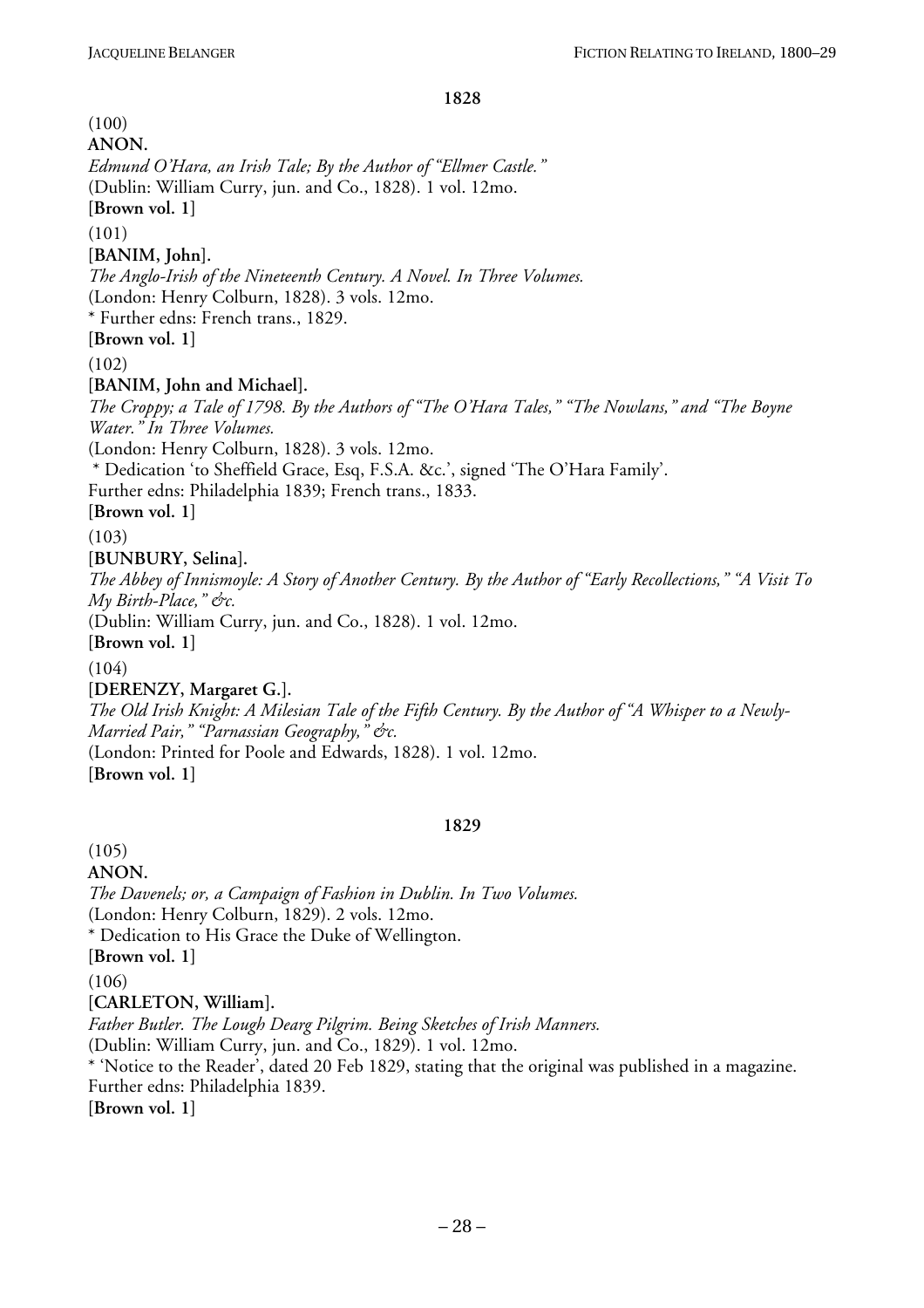(107)

#### **CROKER, T[homas] Crofton.**

*Legends of the Lakes; or, Sayings and Doings at Killarney. Collected chiefly from the Manuscripts of R. Adolphus Lynch, Esq. H.P. King's German Legion. By T. Crofton Croker.*  (London: John Ebers and Co., 1829). 2 vols. 8vo.

\* Dedication 'to Miss Edgeworth, of Edgeworth's Town, Ireland'. Vol. 2, pp. [245]–247 contains 'Topographical Index'.

**[Brown vol. 1]**

(108)

**[CROWE, Eyre Evans].** 

*Yesterday in Ireland. By the Author of "To Day in Ireland." In Three Vols.* 

(London: Henry Colburn, 1829). 3 vols. 12mo.

\* I Corramahon; II Corramahon. The Northerns of 1798; III Corramahon. The Northerns of 1798. Dedication to the Marquis of Lansdowne. Further edn: New York 1829.

**[Brown vol. 1]**

 $(109)$ 

**[CRUMPE, Miss M. G. T.].** 

*Geraldine of Desmond, or Ireland in the Reign of Elizabeth. An Historical Romance. In Three Volumes.*  (London: Henry Colburn, 1829). 3 vols. 12mo.

\* Dedication to Thomas Moore, Esq., dated Welbeck Street, Cavendish Square, 1 May 1829. **[Brown vol. 1]**

(110)

**[BUNBURY, Selina].** 

*My Foster Brother.* 

(Dublin: R. M. Tims; Houlston and Son; Hamilton and Adams; J. Nesbitt; Hatchard and Son, London; W. Oliphant; Waugh and Innes, Edinburgh; and Chalmers and Collins, Glasgow, 1829). 1 vol. 12mo.

**[Brown vol. 1. Brown gives date as 1827, 2nd ed. 1833.]**

(111)

**[GRIFFIN, Gerald Joseph].** 

*The Collegians. In Three Volumes.* 

(London: Saunders and Otley, 1829). 3 vols. 12mo.

\* Half-titles read: 'A Second Series of Tales of the Munster Festivals.' Further edns: New York 1829; German trans., 1848.

**[Brown vol. 1. Brown gives date as 1828]**

(112)

**[GRIFFIN, Gerald Joseph].** 

*The Rivals. Tracy's Ambition. By the Author of "The Collegians." In Three Volumes.* 

(London: Saunders and Otley, 1829). 3 vols. 12mo.

\* Half-titles read 'Third Series of Tales of the Munster Festivals.' Further edns: New York 1830.

**[Brown vol. 1. Brown gives date as 1832]**

(113)

**HALL, [Anna Maria].** 

*Sketches of Irish Character. By Mrs. S. C. Hall.* 

(London: Frederick Westley, and A. H. Davis, 1829). 2 vols. 8vo.

\* 'Introduction' addressed to 'my dear Miss Mitford'. 2nd series (1 vol.) published in 1831. Further edn: New York 1829.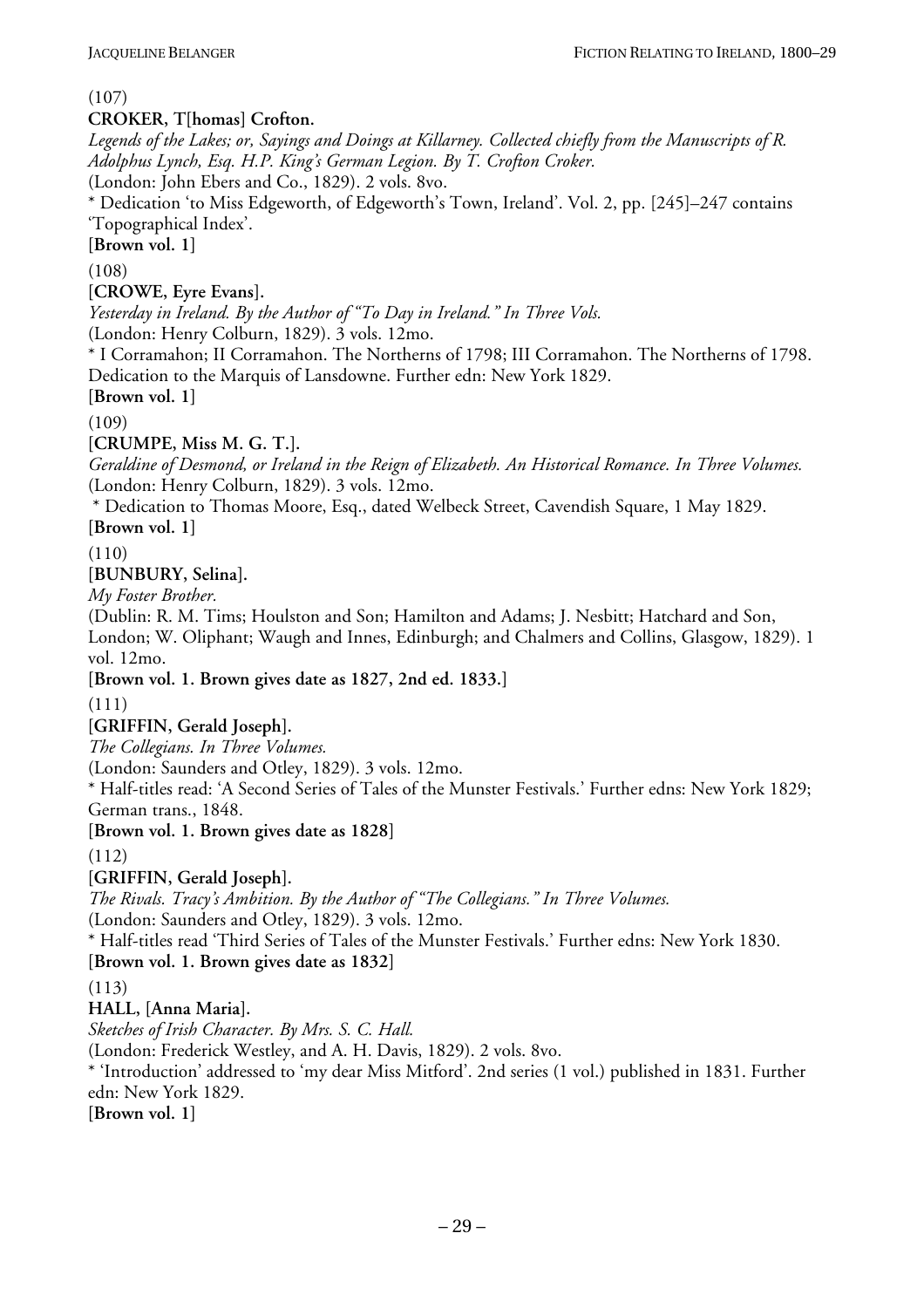(114) **[TONNA], Charlotte Elizabeth.**  *The Rockite, an Irish Story. By Charlotte Elizabeth, Author of Osric, The System, Consistency, &c. &c.*  (London: James Nisbet, 1829). 1 vol. 12mo. \* Dedication 'to Lord Mount Sandford'. Further edns: New York 1844.

**——————————**